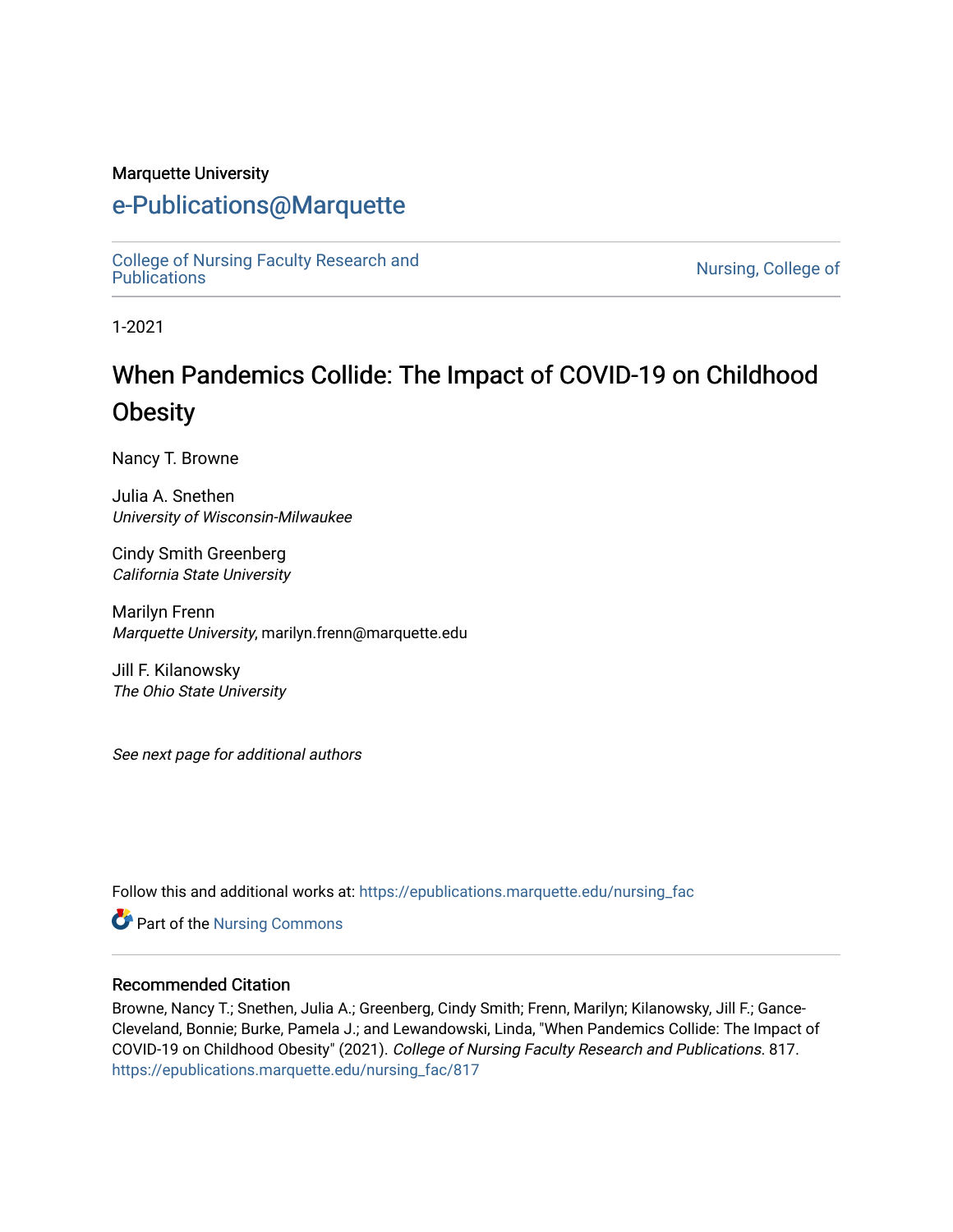#### Authors

Nancy T. Browne, Julia A. Snethen, Cindy Smith Greenberg, Marilyn Frenn, Jill F. Kilanowsky, Bonnie Gance-Cleveland, Pamela J. Burke, and Linda Lewandowski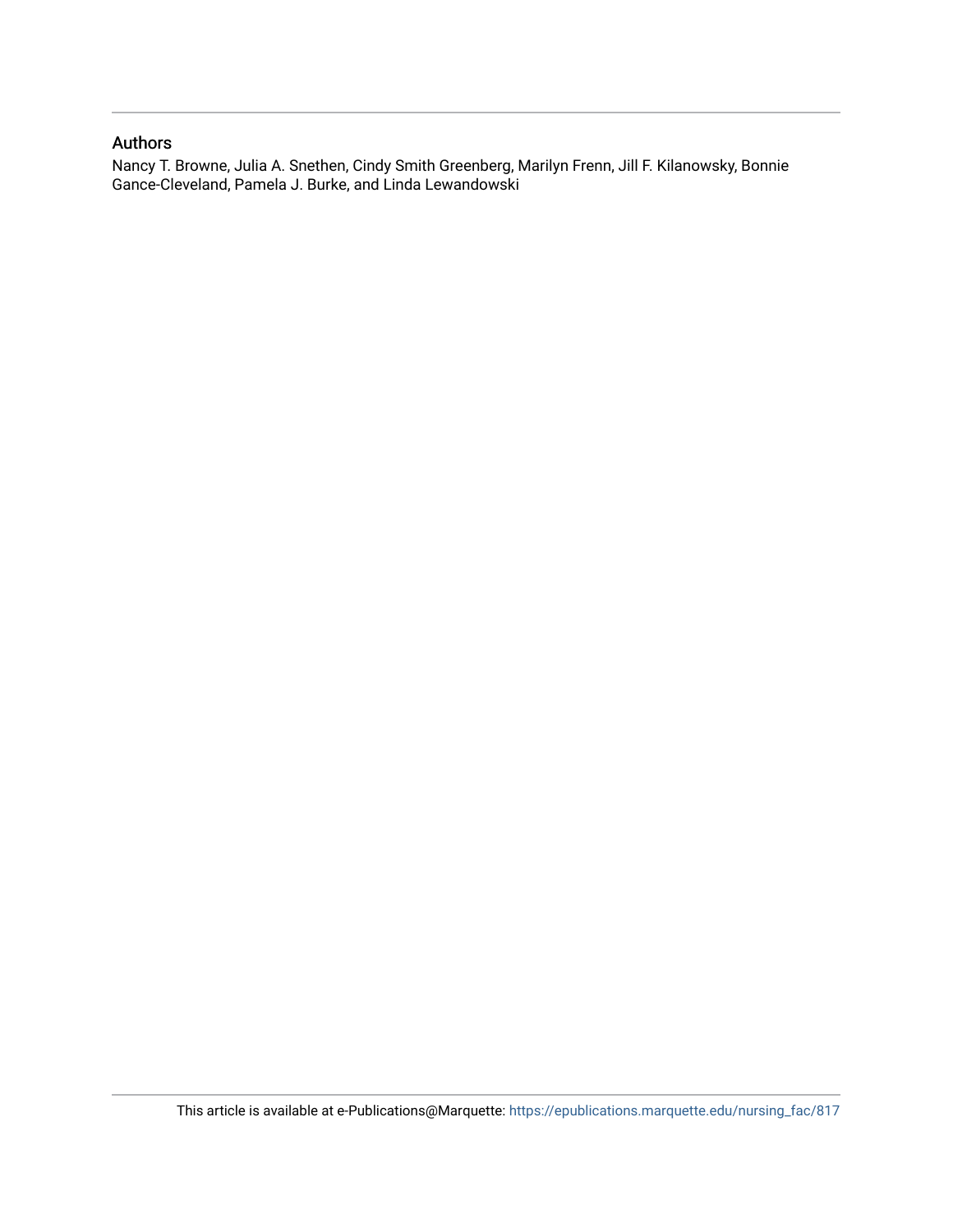**Marquette University**

# **e-Publications@Marquette**

## *Nursing Faculty Research and Publications/College of Nursing*

*This paper is NOT THE PUBLISHED VERSION;* **but the author's final, peer-reviewed manuscript.** The published version may be accessed by following the link in the citation below.

Journal of Pediatric Nursing, Vol. 56 (January/February 2021): 90-98. [DOI.](https://doi.org/10.1016/j.pedn.2020.11.004) This article is © Elsevier and permission has been granted for this version to appear in [e-Publications@Marquette.](http://epublications.marquette.edu/) Elsevier does not grant permission for this article to be further copied/distributed or hosted elsewhere without express permission from Elsevier.

# When Pandemics Collide: The Impact of COVID-19 on Childhood Obesity

Nancy T. Browne No affiliation Julia A. Snethen University of Wisconsin-Milwaukee, College of Nursing, WI Cindy Smith Greenberg California State University, CA Marilyn Frenn Marquette University, College of Nursing, WI Jill F. Kilanowski Department of Food, Agricultural and Biological Engineering, The Ohio State University, OH Bonnie Gance-Cleveland Loretta C. Ford Professor, University of Colorado Anschutz Medical Campus, CO Pamela J. Burke Boston Children's Hospital, Division of Adolescent and Young Adult Medicine, MA Linda Lewandowski University of Toledo, College of Nursing, Collier Building, OH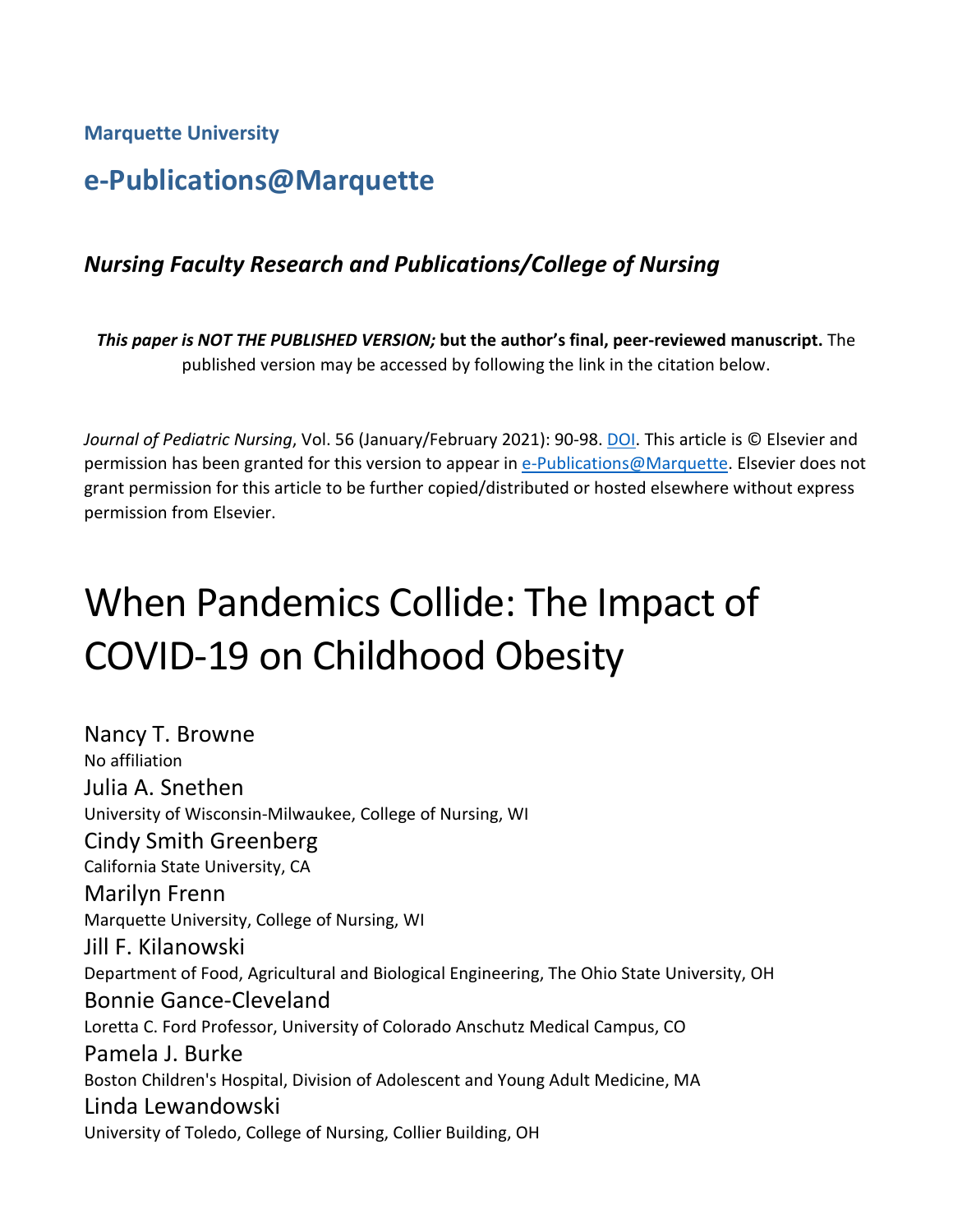Obesity and COVID-19 are pandemics that negatively affect the health and well-being of children. The disease of childhood obesity has risen to pandemic levels in United States (U.S.) youth with the fastest rise seen in severe obesity (Skinner, Ravanbakht, Skelton, Perrin, & Armstrong, 2018). COVID-19 is a highly contagious disease in humans causing significant rates of illness, hospitalization, and death. The World Health Organization (World Health Organization, 2020) declared COVID-19 a pandemic on March 11, 2020. Obesity is identified as an independent risk factor for COVID-19 disease severity (Lighter et al., 2020). Children with obesity may experience a more severe COVID-19 trajectory, including the need for respiratory support (Zachariah et al., 2020).

Responses to the COVID-19 pandemic evoked major lifestyle changes including stay-at-home orders and physical distancing. Schools closed and children lost the safety net of access to nutritious food, a safe place to be, and mandatory physical activity as well as their social networks and familiar routines. Potential consequences of being restricted to home, as addressed in this clinical report, threaten the health and well-being of children with obesity. This report will address the impact of COVID-19 on children with obesity, describe how stress exacerbates both conditions, and identify interventions to reduce the negative impact.

## Bronfenbrenner's bioecological model

Childhood obesity is a complex disease, with multiple influences and varied outcomes. Urie Bronfenbrenner's Social Ecological Model (SEM) has been a useful framework for describing the multifactorial interactions associated with childhood obesity (Davison & Birch, 2001; Feeg, Candelaria, Krenitsky-Korn, & Vessey, 2014; Golden & Earp, 2012; Lemus et al., 2016; Ohri-Vachaspati et al., 2015). Bronfenbrenner's early work on the SEM emphasized the environment context. However, over time, the model has evolved to address developmental experiences of continuity and change through four dynamic, interrelated components: *proximal processes* (interaction between organisms and their environment), *person characteristics*, *context* and *time* (Bronfenbrenner & Ceci, 1994; Bronfenbrenner & Morris, 2006; Rosa & Tudge, 2013).

Bronfenbrenner's model is a constructive framework for exploring the impact of COVID-19 on childhood obesity. Fig. 1 depicts five nested or multi-layered systems and their subsystems. The Chronosystem connotes lifespan development (ontogeny) and the time during which an individual lives (history). The Macrosystem entails healthcare policy and societal impacts, along with influences of culture, traditions, values, and beliefs. The Exosystem reflects the multiple institutions that affect the context of a person's existence, including government, the legal system, mass media, the school system, industry or the workforce. The Mesosystem captures the bidirectional relationships and linkages between Microsystems which are vital parts of a person's immediate or most proximal environment, such as family, neighborhood, school, and peers.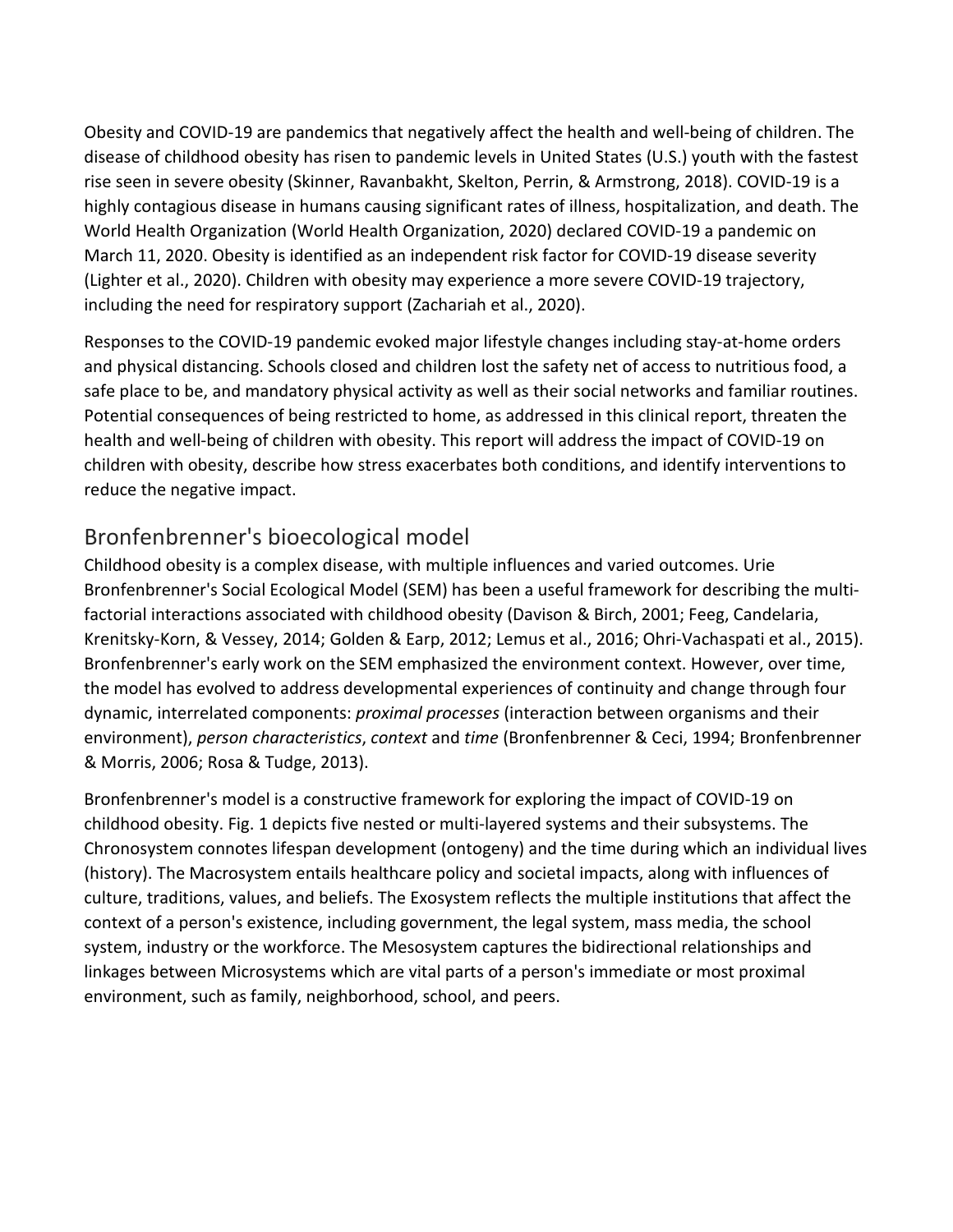

Examination of the impact of COVID-19 on childhood obesity from an ecological perspective and framed by Bronfenbrenner's Bioecological model reveals a plethora of biopsychosocial antecedents, risks and potential consequences. The current COVID-19 pandemic along with overlapping economic and social crises have triggered a cascade of demands on children and their parents. With schools and daycare centers closed or using hybrid models, workers furloughed or laid off, and peer group activities cancelled, families are coping with a myriad of stressors including uncertainty about the future. The Bioecological Model creates a context for effective assessment and intervention to assist children and families in their understanding and management of obesity in the current environment.

## Definitions and prevalence

Obesity, a chronic disease resulting from breakdown of the body's energy regulatory system (ERS), is impacted by genetic, environmental, and psychosocial factors. The Centers for Disease Control and Prevention (Centers for Disease Control and Prevention, 2020) standardized growth charts define excess adiposity in youth as overweight (85th–94th percentiles), obesity (95-98th percentiles), and severe obesity (≥99th percentile). Obesity affects over 337 million children globally with 213 million youth classified as overweight and 124 million with obesity and severe obesity (NCD Risk Factor Collaboration (NCD-RisC), 2017). Pediatric obesity rates vary by age, ethnicity, location, and social determinate factors (Ogden et al., 2018; Yusuf et al., 2020).

The U.S. prevalence of COVID-19 in children and adolescents is 1053 cases per 100,000 (792,188 cases) which is 11% of all COVID-19 U.S. cases (American Academy of Pediatrics and the Children's Hospital Association, 2020). The number of cases not confirmed by testing is unknown. A severe form of COVID-19, classified as multisystemic inflammatory syndrome in children (MIS-C), was first reported in the U. S. in March, 2020. By July 2020, 53 U.S. hospitals had reported 186 MIS-C cases in all pediatric age groups (Feldstein et al., 2020). As of October 2020, the CDC reports 1097 confirmed MIS-C cases with 20 deaths (Centers for Disease Control and Prevention, 2020d).

## Pathophysiology

Understanding of the human energy regulation system (ERS) has evolved from a simplistic "calories in = calories out" to recognition of a complex system modulated by genetics and environment (Roh, Song, & Kim, 2016; Timper & Brüning, 2017). Ingested energy (calories) triggers multiple pathways designed to assess, process, store, and expend energy as the body perceives its acute and long-term needs.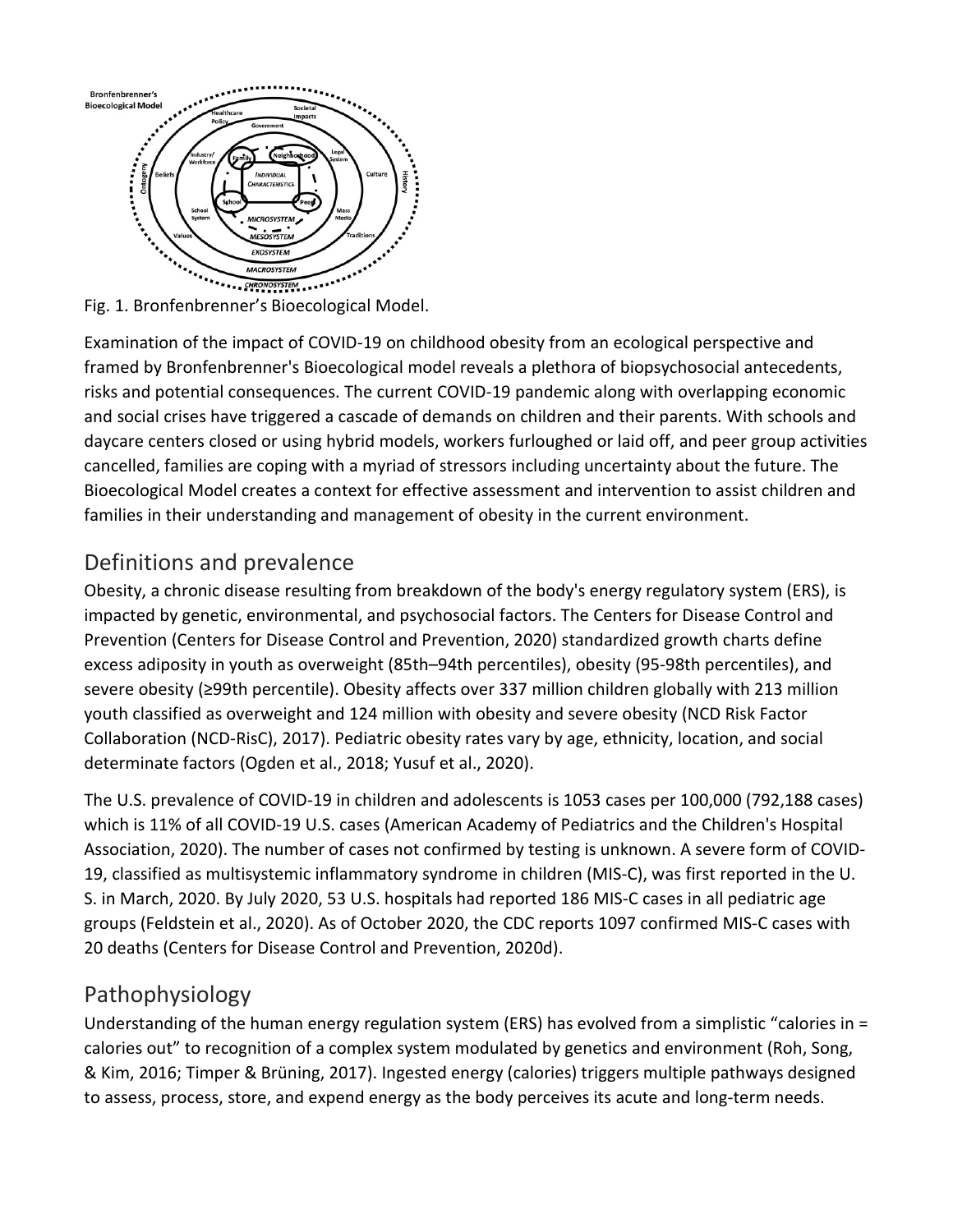When working well, energy needs are accurately assessed, managed in a timely manner, and weight is stable (Berthoud, Münzberg, & Morrison, 2017).

Individuals with an injured ERS are less capable of efficient energy management. Adipose tissue is an active endocrine organ that plays a critical role in maintaining energy balance (Reilly & Saltiel, 2017). When excess nutrients enter the adipocyte (specialized cell for storage of fat), a cellular stress response initiates which results in a sustained increase in cortisol production and chronic inflammation. Chronic inflammation is marked by the over-expression of inflammatory mediators and decreased adiponectin (an anti-inflammatory adipokine) production (Ellulu, Patimah, Khaza'ai, Rahmat, & Abed, 2017). Unchecked, chronic inflammation leads to ERS dysfunction manifesting as cardiovascular disease, metabolic abnormalities, depression, cancer, and other metabolic conditions.

Obesity is a risk factor for increased severity of COVID-19, as excess weight decreases an individual's immune response. A decreased immune response results from chronic inflammation exacerbated by stress, causing associated metabolic complications (Yuki, Fujiogi, & Koutsogiannaki, 2020). Inflammation from the disease of obesity combined with COVID-19 hyperinflammation and weakened immune response (Frydrych, Bian, O'Lone, Ward, & Delano, 2018; Korakas et al., 2020) increases the risk of individuals developing overwhelming sepsis and organ failure (Shekerdemian et al., 2020). Fig. 2 depicts the relationship between the two pandemics.



Fig. 2. Collision of obesity and COVID-19 pandemics.

## Mental health stressors exacerbated during pandemic

The COVID-19 pandemic introduced potentially traumatic events into the lives of children and their families (Fegert, Vitiello, Plener, & Clemens, 2020; Human Rights Watch, 2020). Stress triggers activation of our body's stress response systems. "Toxic stress" ensues with prolonged activation of the stress response system with children experiencing stress that is strong, frequent, and protracted (Condon, Sadler, & Mayes, 2018; Reichel, 2019; Shonkoff et al., 2012). Sustained activation of stress response systems can lead to chronic health issues, including obesity.

A supportive relationship with adults can help "buffer" a stressful experience and support the child's adaptation. However, high levels of parental stress due to job loss, isolation, and unexpectedly working from home (Fegert et al., 2020) increases the difficulty for parents in providing a supportive buffering presence for their children. Parental stress is associated with childhood obesity in some studies, most recently in non-Hispanic Black families (Baskind et al., 2019). Disturbances in the social environment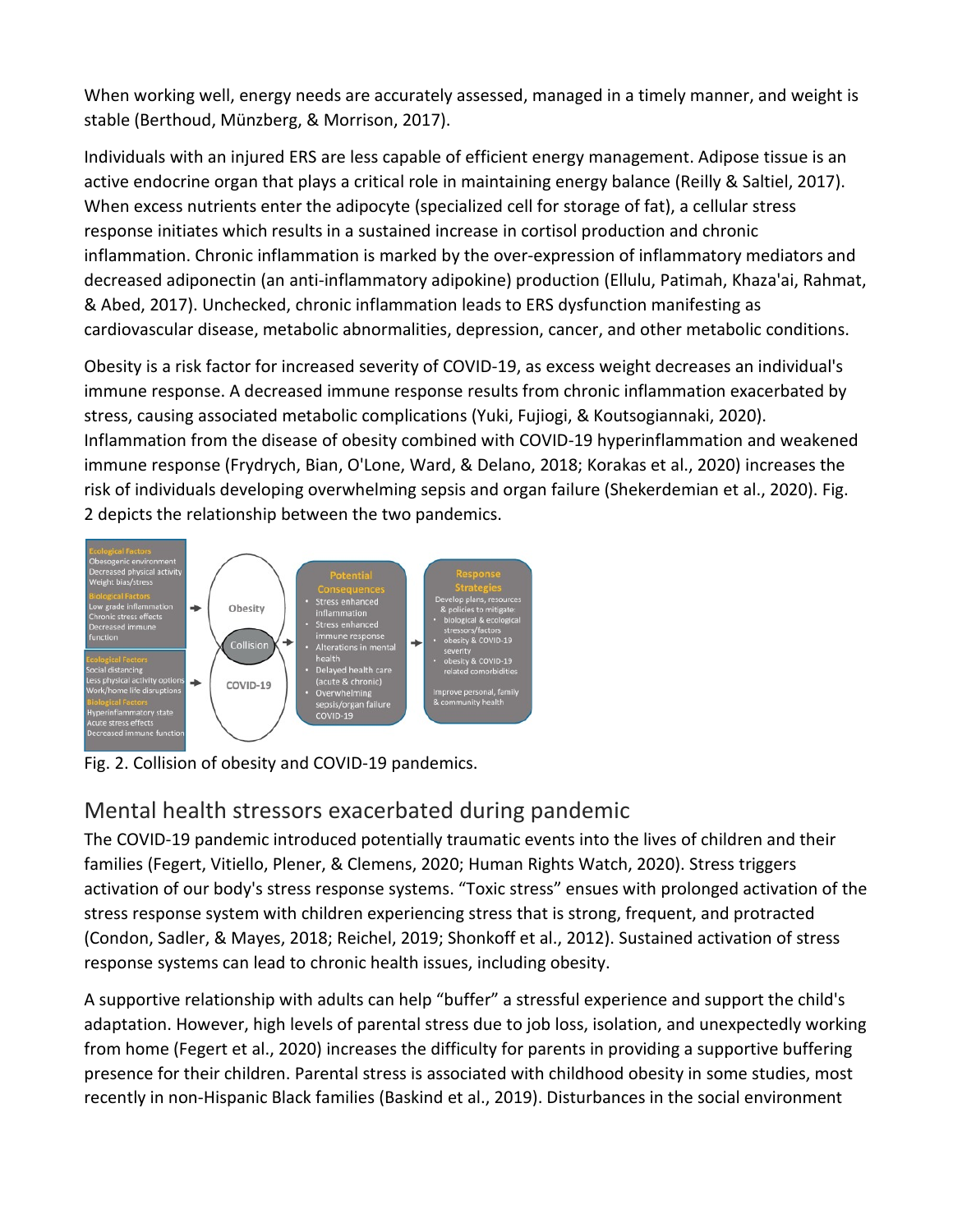during infancy and early childhood appear to play a critical role in weight gain and obesity (Hemmingsson, 2018).

COVID-19 stressors disproportionally affect vulnerable populations already experiencing toxic stress from poverty, racism and structural inequality (Bailey et al., 2017; Bowleg, 2020). Lack of, or decreased access, to treatments for chronic physical and/or mental illness conditions can exacerbate negative outcomes (Fegert et al., 2020). Rates of domestic violence and child abuse have increased during the pandemic (Fegert et al., 2020; The Guardian, 2020) and children with pre-existing conditions may be particularly at risk. Studies demonstrate a relationship between exposure to toxic stress from adverse childhood events and the risk for childhood obesity (Bethell, Newacheck, Hawes, & Halfon, 2014; Garasky, Stewart, Gundersen, Lohman, & Eisenmann, 2009; Lohman, Stewart, Gundersen, Garasky, & Eisenmann, 2009).

Responding to an unpredictable threat like the COVID-19 pandemic evokes stress responses (Brooks et al., 2020; Vinkers et al., 2020; Table 1). Post-traumatic stress disorder (PTSD) was reported in about one-third of children who were isolated or quarantined after the H1N1 and SARS epidemics in Central and North America (Sprang & Silman, 2013). The impact of the COVID-19 pandemic is having a similar impact with 27% of parents self-reporting worsening mental health and 14% reporting worsening behavioral health for their children (Patrick et al., 2020).

| <b>Sources of stress</b>          | <b>Responses to stress</b>  |
|-----------------------------------|-----------------------------|
| Quarantine                        | Decreased concentration     |
| Social isolation                  | Irritability                |
| Less interaction with peers       | Sleep disturbances          |
| Threat to food insecurity         | Anxiety                     |
| Changes in routines and schedules | Interpersonal conflict      |
| Threat to stable family finances  | Depression                  |
| Limits to physical activity       | Anger                       |
| Adaptation to online learning     | <b>Emotional exhaustion</b> |
| Parental stress                   | Weight gain                 |
| Fear of COVID-19 disease          |                             |

Table 1. Common sources and responses to stress from the COVID-19 pandemic.

The relationship between stress, mental health, and childhood obesity is complex (Small & Aplasca, 2016). Children experiencing obesity have a higher risk for depression (Smith, Fu, & Kobayashi, 2020) because of stigma and isolation. Children with overweight or obesity report more stress (Thaker et al., 2020) and eat in response to stress to a greater degree than normal weight peers (Miller et al., 2019). Promoting resilience is an important approach to successful stress management. However, this strategy is more difficult when experiencing poverty, isolation and mental health issues (Vinkers et al., 2020).

## Social distancing issues

As COVID-19 spread across the globe, many countries employed school closure as a part of their social distancing policies to slow the transmission and ease the burden on the healthcare systems. It is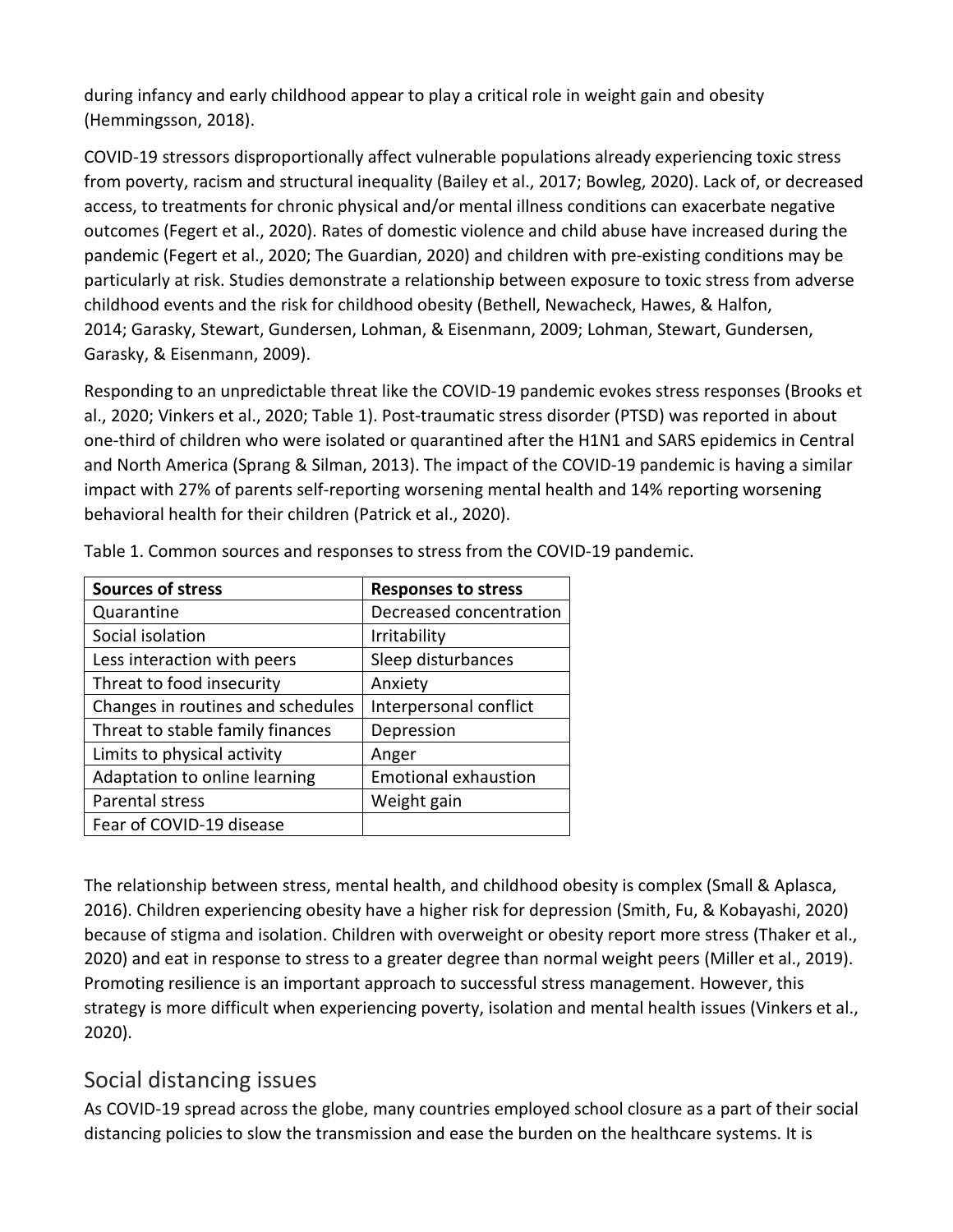estimated that 138 countries have closed schools worldwide, affecting 80% of children across the world (Van Lancker & Parolin, 2020). It is anticipated that COVID-19 related school closures will have detrimental social and health consequences for children, especially for those living in poverty and underserved communities. Out of school time has been associated with weight gain especially for Hispanics, African Americans, and children with overweight (Rundle, Park, Herbstman, Kinsey, & Wang, 2020). School closure may affect children and their ability to maintain a healthy weight in the many ways (Table 2).

Table 2. Impact of school closure due to COVID-19 on children.

| Lack of family expertise with facilitating learning and accessing resources |  |
|-----------------------------------------------------------------------------|--|
|                                                                             |  |

Exacerbation of food insecurity

Change in availability of healthy foods

Change in physical activity

Regression in academic progress and decrease in exposure to art, music, library, and physical education

Online learning challenges including inadequate computers and internet

Negative impact on mental health and well being

Lack of access to healthcare and immunizations through school-based health centers

For many children, school provides access to healthy food. Thirty million children in the U.S. receive lunch from the National School Lunch Program and over 14.7 million children participate in the School Breakfast Program (Hess, 2020). Access to food for children in these programs during the COVID-19 pandemic varies depending on location and school district, as well as family and community support. A recent national study found that food insecurity increased from 32.6 to 36% from March–July 2020 (Patrick et al., 2020).

Regression of academic progress is linked to time out of school and home schooling (Van Lancker & Parolin, 2020). Limited parental availability and discomfort with home schooling may influence this regression. Isolation from peers and disruption of normal routines may also impact children's mental health and well-being.

Finally, the school closures resulting from stay-at-home orders and social distancing may impact access to health care provided in the schools. There are currently 6.3 million students who access health care through the 2584 school-based health centers in 48 of the 50 states, the District of Columbia, and Puerto Rico (Love, Schlitt, Soleimanpour, Panchal, & Behr, 2019). These health centers, (51% are Federally Qualified Health Centers) serve 10,629 schools and provide access to primary care for many poor and underserved populations. In addition to primary care and immunizations, health centers provide behavioral health, oral health care, vision screening, and health/nutrition education. Many centers are housed in the schools and have been impacted by school closure thus, preventing these vulnerable children from accessing healthcare.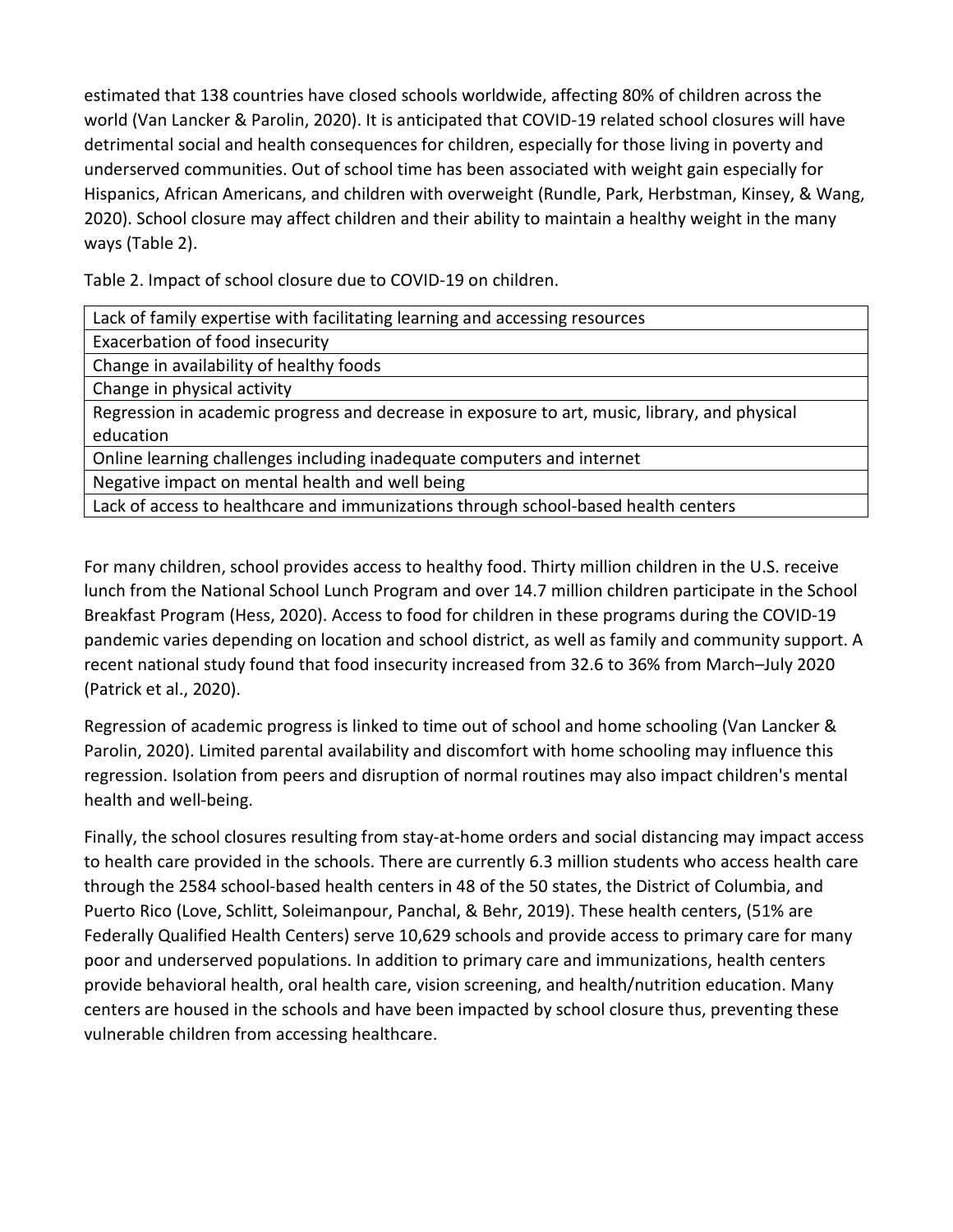## Home concerns

#### Family financial constraints

During COVID-19, families have experienced the stress of increased job losses, furloughs, and layoffs, limiting financial resources. At the same time, many communities have seen significant increases in food costs (Fore, 2020). Data suggest that families are stocking shelf-stable foods that are ultraprocessed, calorie dense comfort foods (Almandoz et al., 2020; Rundle et al., 2020). Higher caloric foods can negatively impact all children, placing them at risk for weight gain. In times of increased stress, meals can easily morph away from healthy nutrition.

Ensuring the health of children, especially those with the chronic condition of childhood obesity, requires ongoing monitoring by healthcare specialists (Almandoz et al., 2020; Kumar & Kelly, 2017; Spear et al., 2007). However, as parental income was lost due to the COVID-19 pandemic (Board of Governors of the Federal Reserve System, 2020), health insurance for families also disappeared. Loss of health insurance has impacted especially vulnerable populations (Pifer, 2020), where elevated childhood obesity rates are the highest (Yusuf et al., 2020) as well as access to well child care and immunizations. Many primary care providers transitioned to telemedicine during the COVID-19 pandemic, but immunizations require an in-person visit. Immunizations administered through the Vaccines for Children Program that is responsible for 50% of immunizations given to U.S. children were substantially reduced (decreased by 100,000 orders) after the COVID-19 emergency declaration (Santoli et al., 2020).

## Health disparities: vulnerable populations

The exacerbation of poverty by COVID-19 highlights ongoing health disparities, including childhood obesity, amongst vulnerable populations (Li, Mustillo, & Anderson, 2018). Non-essential employees lost jobs and health insurance at high rates due to the pandemic (Kochhar, 2020). Essential employees, who did not have the option to work from home, were placed at greater risk of COVID-19 exposure (Dubey et al., 2020; Fegert et al., 2020). A major risk factor for poor outcomes from COVID-19 disease includes having pre-existing chronic health conditions, including obesity (Centers for Disease Control and Prevention, 2020c; Dubey et al., 2020).

Working from home: screen time and decreased extracurricular activities COVID-19 stay-at-home orders have placed children with obesity at risk for disease progression (Falbe et al., 2013). Excess screen time and sedentary activities may increase during quarantine as normal rules and supervision adjust. School and daycare closures due to COVID-19 require families to organize children's educational and social needs along with parental work responsibilities (Fegert et al., 2020). Parents retain less control over regular routines and the ability to maintain healthy behaviors. Overwhelmed parents struggle to ensure healthy behaviors within the family, especially for children at risk for excess weight gain (Kakinami, Barnett, Séguin, & Paradis, 2015).

## Exercise/physical activity

An essential component to a healthy lifestyle is physical activity (Hagan et al., 2017). Physical activity fosters psychological well-being, increases self-esteem, capacity for learning, and helps children handle stress (U.S. Department of Health and Human Services, 2018). COVID-19 increases risk factors for obesity through increased stress and decreased physical activity related to environmental, academic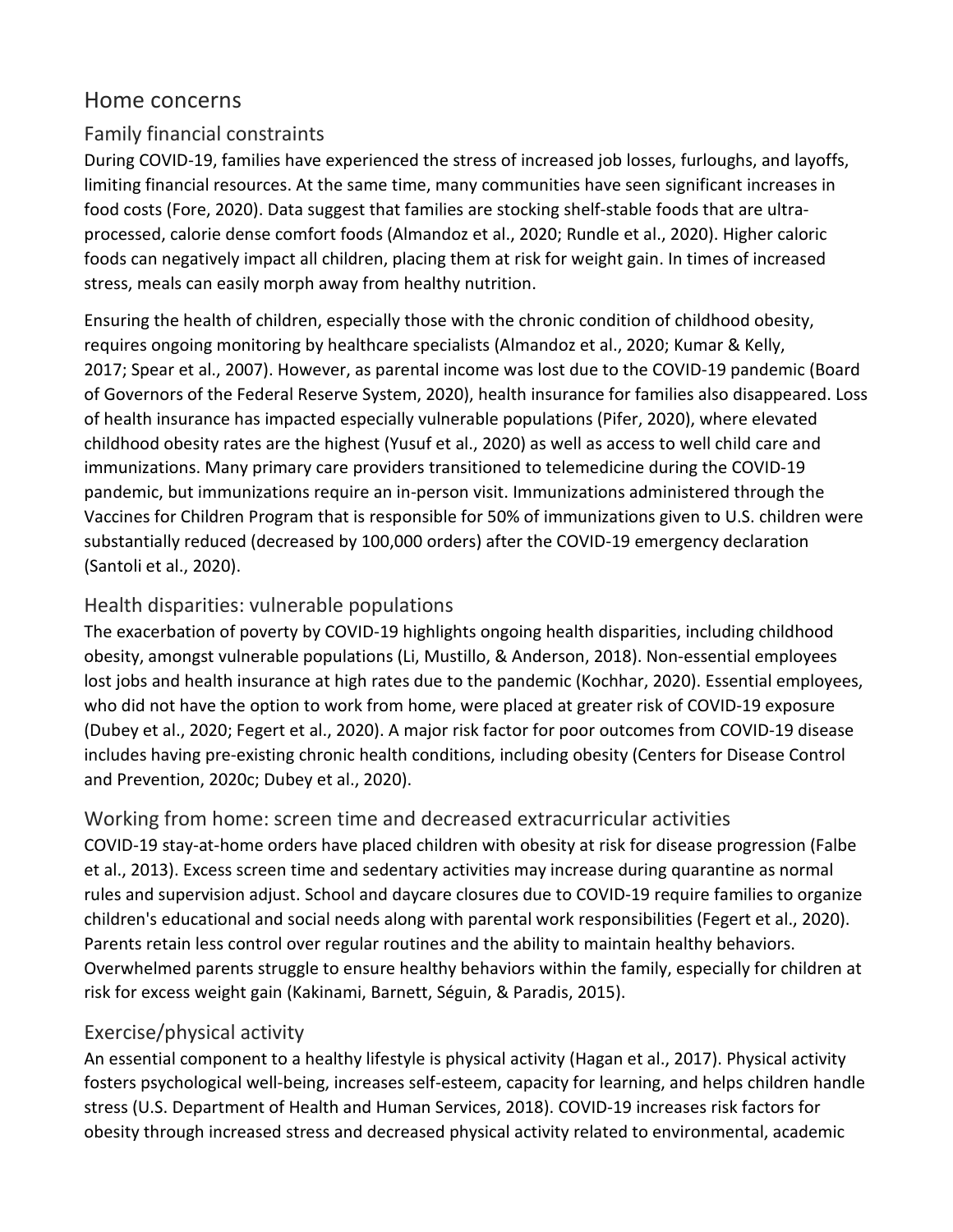and social changes. Online education lacks physical education class, recess time, and normal levels of active movement for the school-aged child and adolescent. Hybrid education often schedules physical education as virtual sessions. With children at home and isolated, access to opportunities and environments that support physical activity are decreased (Centers for Disease Control and Prevention, 2020a).

Depending on location of home residence, the availability of green space and safe walking areas may be limited during COVID-19 due to public health regulations. Children with no place to go or no one to play with are less likely to engage in running, jumping, and performing large motor skills (Fegert et al., 2020). A recent systematic review suggests that body mass index may be related to living in a lowerincome community (Johnson et al., 2019). Data from two international studies found that better macro-economic indicators were related to lower rates of childhood obesity (Olaya et al., 2015), and distance to green space was the most significant factor contributing to obesity in urban children (Manandhar et al., 2019). Vrijheid et al. (2020) also found that children who live in densely populated areas or neighborhoods with fewer recreational facilities have increased childhood obesity rates. A recent study looking at the communities of Columbus, Ohio and Atlanta, Georgia demonstrated that larger disparities in access to green space in inner suburbs was associated with income in Columbus and race in Atlanta (Park & Gulmann, 2020).

With children spending more time inside due to COVID-19 restrictions, indoor pollution especially from parental smoking, fine particulate matter, and nitrogen dioxide increase the likelihood of the child having overweight or obesity (Vrijheid et al., 2020). Children exposed to primary care giver's smoking showed an increase in odds ratios for obesity at age three and five years, and it is hypothesized that tobacco smoke's chemicals may lead to impaired metabolic and immune functions of the child increasing susceptibility to obesity (Sunday & Kabir, 2019).

## Changes in daycare/camp state regulations

Due to COVID-19, childcare and social activity environments have changed significantly. Families returning to the office or those temporarily working at home need to make the decision regarding if, and when, their children return to childcare and social activities. The Centers for Disease Control and Prevention (2020a) has developed guidelines and toolkits to protect staff, children, and their families during childcare and social activities from the spread of COVID-19; similar regulations apply to the summer camp environment (American Camp Association, 2020; Centers for Disease Control and Prevention, 2020b; The Ohio State University Extension, 2020; Today, 2020). With field trips cancelled and fewer children allowed to participate simultaneously in recreational activities, it is speculated that levels of physical activity are decreased. Children and adolescents, who grow and develop in the context of peer interactions, are missing these social opportunities (Erikson, 1950; Hagan et al., 2017; Piaget, 1974). The risk for childhood obesity and the inability to follow prevention and treatment guidelines for healthy weight present a challenge for parents and children.

## Fear of COVID-19 ongoing health threat

In a dynamic environment, the ongoing fear of COVID-19, as well as predicted resurgences are a source of chronic stress. Lack of comfort with returning full-time or in hybrid form to the office and daycare/school includes fear that public health regulations will not be followed. Not knowing if others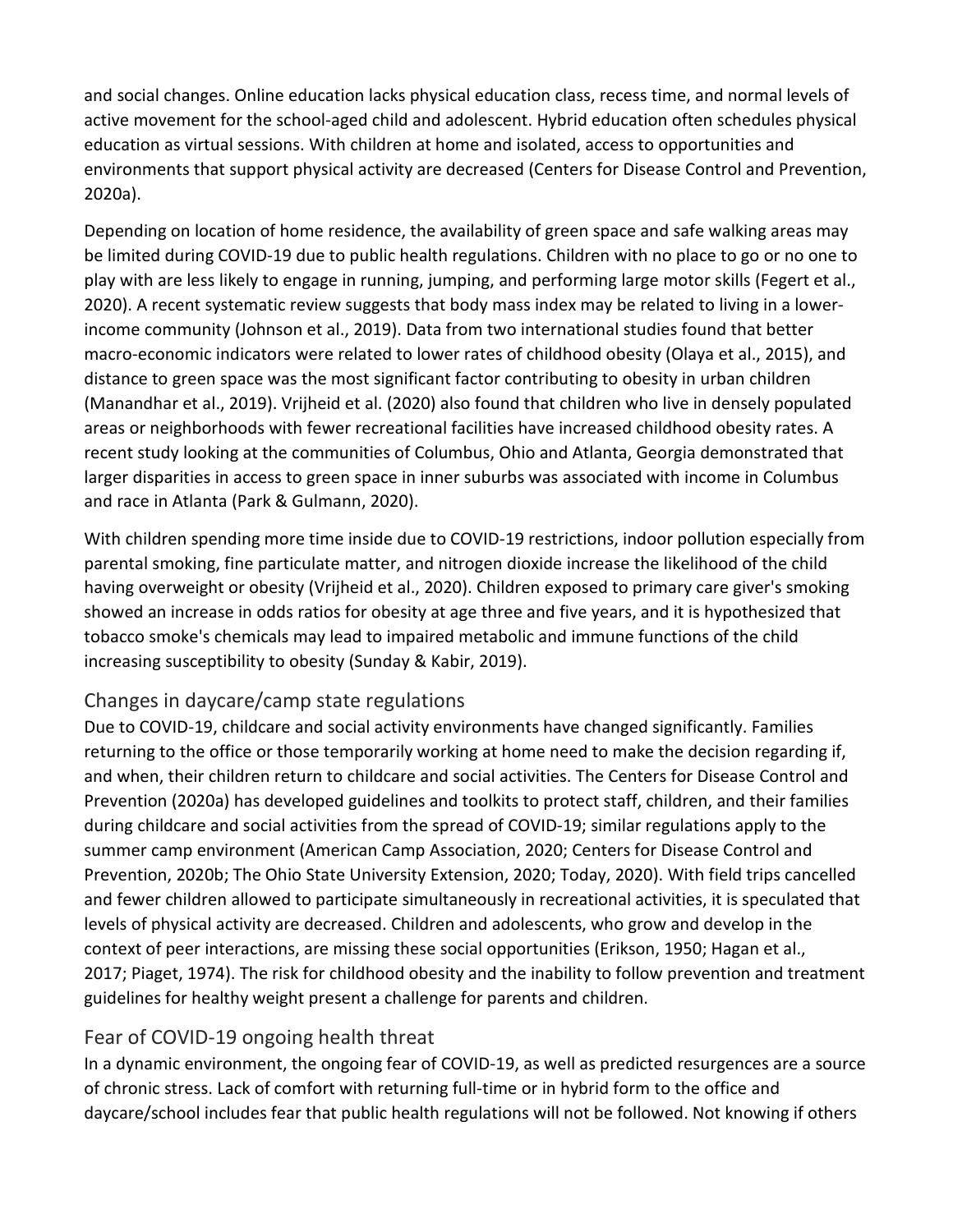will wear masks properly and how one should proceed with interactions outside of the family are worries for parents, children and adolescents. Earlier this year, anxieties prevailed as academic environments evaluated plans for the current school year including face-to-face or hybrid learning models with carefully constructed safe environments ((AAP. American Academy of Pediatrics, 2020); Centers for Disease Control and Prevention, 2020a; NAPNAP. The National Association of Pediatric Nurse Practitioners, 2020). In school districts deciding to offer online education or hybrid models, parents may be forced to choose between employment or facilitating their child's education or daycare.

## Bias/Stigma

The extensive and longstanding evidence on weight bias and stigma raises great concern about the potential impact of COVID-19 on childhood obesity (Gudzune, Bennett, Cooper, & Bleich, 2014; Puhl & King, 2013; Tomiyama et al., 2018). The obesogenic environment has become the norm during the COVID-19 pandemic, placing children at risk for gaining weight (An, 2020; Li et al., 2018). The colliding pandemics of childhood obesity and COVID-19 increase children's exposure to stress which increases inflammation and threatens their immune response (Dolsen, Crosswell, & Prather, 2019; Singer & Lumeng, 2017). In other words, the convergence of obesity and COVID-19 places children at increased risk for physical and psychosocial sequelae. Parental perceptions of their provider's attitudes toward children with obesity can impact patient-provider trust and influence whether parents seek or follow up with care (Puhl, Peterson, & Luedicke, 2013).

Virtual classrooms necessitate children, even those at very young ages, have access to phones or computers to complete on-line learning (Fore, 2020). A harmless social communication between classmates may become a route through which children can bully the child with obesity. An especially tough element of cyberbullying is its anonymous or indirect nature, making it difficult to stop the practice (Mateu et al., 2020). Children who are bullied may not feel comfortable sharing their plight with a parent or sibling, prolonging their exposure to the bullying and its accompanying stress.

A recently published international consensus statement about the stigma of obesity addressed the impact of unproven assumptions that attribute body weight to a lack of self-discipline and personal responsibility (Rubino et al., 2020). Weight stigma, discrimination, and bullying can lead to maladaptive eating which increases risk for unhealthy weight in susceptible children (Bomberg et al., 2019; Puhl, Himmelstein, & Pearl, 2020). Weight-based teasing, whether in person or in cyber space, can lead to further weight gain as a response to stress (Schvey et al., 2019). Children with obesity experiencing weight-based teasing and bullying are also susceptible to developing mental health disorders, especially anxiety and depression (Thaker et al., 2020; van Geel, Vedder, & Tanilon, 2014). Prolonged time at home contributes to children developing psychosocial issues, boredom (Dubey et al., 2020), and loneliness. Social isolation threatens a child's sense of security and exacerbates pre-existing anxiety or depression. Timely access to medical and mental health services is crucial.

## Strategies and resources

The deleterious effects from pediatric obesity & COVID-19 disease demand maximum efforts to support families and children. Internet resources can be used to support children with obesity to achieve a healthier lifestyle. Tailored interventions that include parents and the family unit show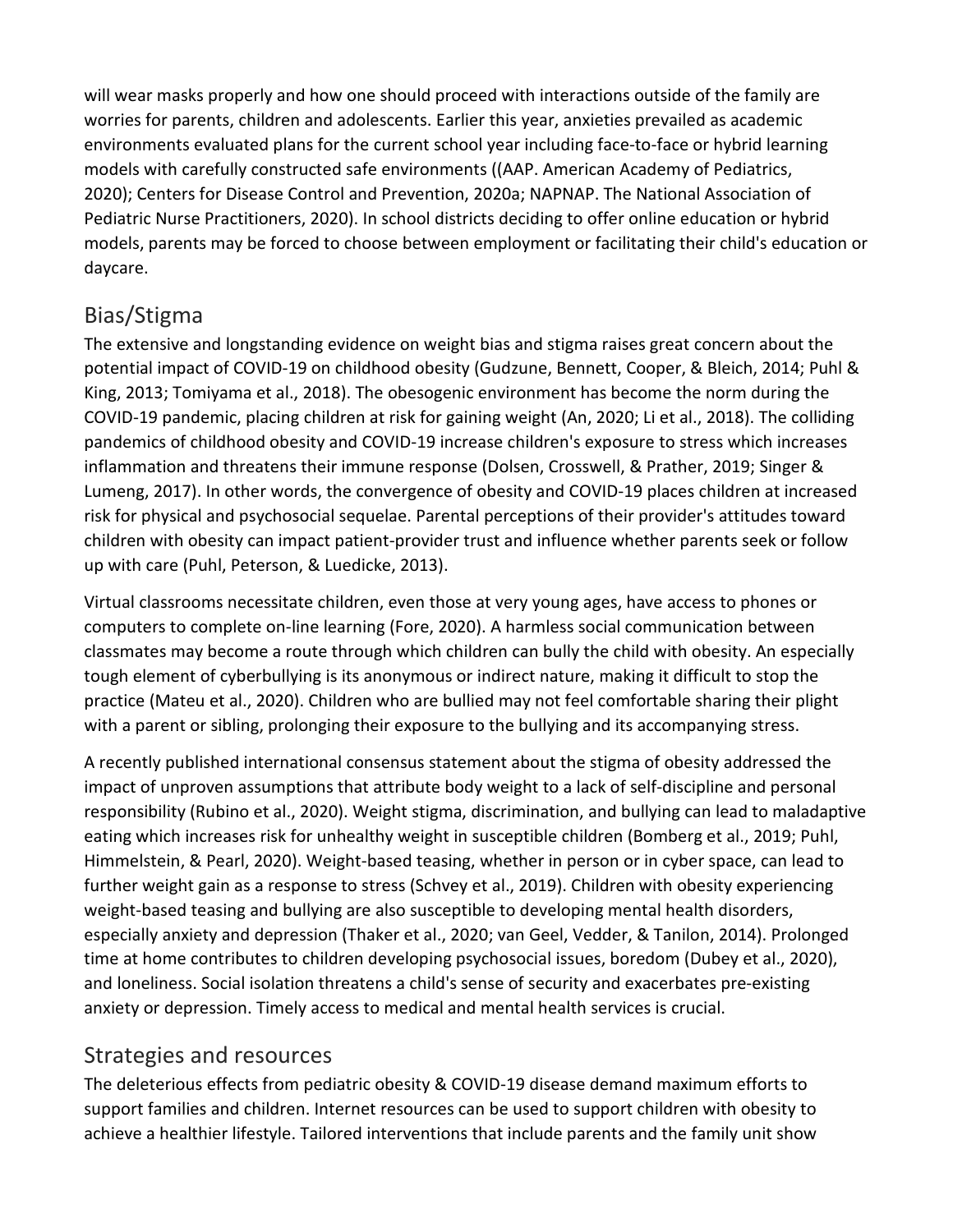promise (Kaakinen, Kyngäs, & Kääriäinen, 2018; Knowlden & Conrad, 2018). However, it is important that time on a computer not replace physical activity (Bozkurt, Özer, Şahin, & Sönmezgöz, 2018) or interrupt sleep which is associated with obesity and trunk fat mass (Park, Kim, & Shim, 2020). Policy interventions are needed to provide appropriate oversight to limit internet advertising used to market food products high in salt, fat and sugar (Kent, Dubois, Kent, & Wanless, 2013). Please see Table 3 for helpful online resources.

|  |  |  | Table 3. Resources. |
|--|--|--|---------------------|
|--|--|--|---------------------|

| <b>Topic</b>                     | Website                                                                 |
|----------------------------------|-------------------------------------------------------------------------|
| <b>Nutrition related</b>         |                                                                         |
| resources for Parents            |                                                                         |
| Gardening with kids              | https://www.hgtv.com/outdoors/topics/garden-types/family-gardening      |
| Involving kids in growing,       | http://www.webmd.com/diet/features/boost-your-familys-interest-in-      |
| picking, and cooking             | healthy-foods?page=2                                                    |
| Cooking with kids                | https://cookingwithkids.org/recipes/                                    |
| Food games to play               | https://www.momjunction.com/articles/food-games-for-                    |
|                                  | kids 00472325/                                                          |
| My Plate                         | https://www.choosemyplate.gov/eathealthy/WhatIsMyPlate                  |
| Vegetarian habits that           | http://time.com/3755351/5-vegetarian-habits/                            |
| help even if you eat meat        |                                                                         |
| Behaviors that may make          | http://time.com/3905789/why-eat-more-behavior/                          |
| you eat more                     |                                                                         |
| Mediterranean diet               | https://oldwayspt.org/traditional-diets/mediterranean-diet              |
| information                      |                                                                         |
| Whole grain recipes              | https://www.seriouseats.com/roundups/whole-grain-recipes                |
| Healthy portions for             | https://nutritiouslife.com/live-consciously/healthy-portion-            |
| adults                           | sizes/#:~:text=%20Healthy%20Portion%20Sizes%20%201%20Vegetables         |
|                                  | .%20Theis%20usually%20a%20good%20portion%20size.%20More%20              |
| Healthy recipes                  | http://www.foodnetwork.com/healthy-eating/index.html                    |
| <b>Physical activity related</b> |                                                                         |
| resource for parents             |                                                                         |
| Being active at home             | https://www.wikihow.life/Be-                                            |
|                                  | Active#:~:text=Part%201%20of%203%3A%20Taking%20the%20First%20           |
|                                  | StepsExercise%20while%20watching%20TV.%20%20More%20items%20             |
| How much activity do             | https://www.cdc.gov/physicalactivity/basics/children/index.htm#:~:text  |
| kids need?                       | =Children%20and%20adolescents%20should%20do%2060%20minutes%             |
|                                  | 20%281brisk%20walking%2C%20or%20vigorous-                               |
|                                  | intensity%20activity%2C%20such%20as%20running                           |
| My Plate Activity                | https://www.choosemyplate.gov/resources/physical-activity               |
| <b>Guidelines for Adults</b>     | http://www.health.gov/paguidelines/                                     |
| Family activity                  | https://getwalkabouts.com/activitiesforallages/                         |
| Activities for various ages      | https://parenting.firstcry.com/articles/30-indoor-and-outdoor-physical- |
|                                  | activities-for-kids/                                                    |
| Video for children's             | https://www.youtube.com/watch?v=dhCM0C6GnrY                             |
| activities                       |                                                                         |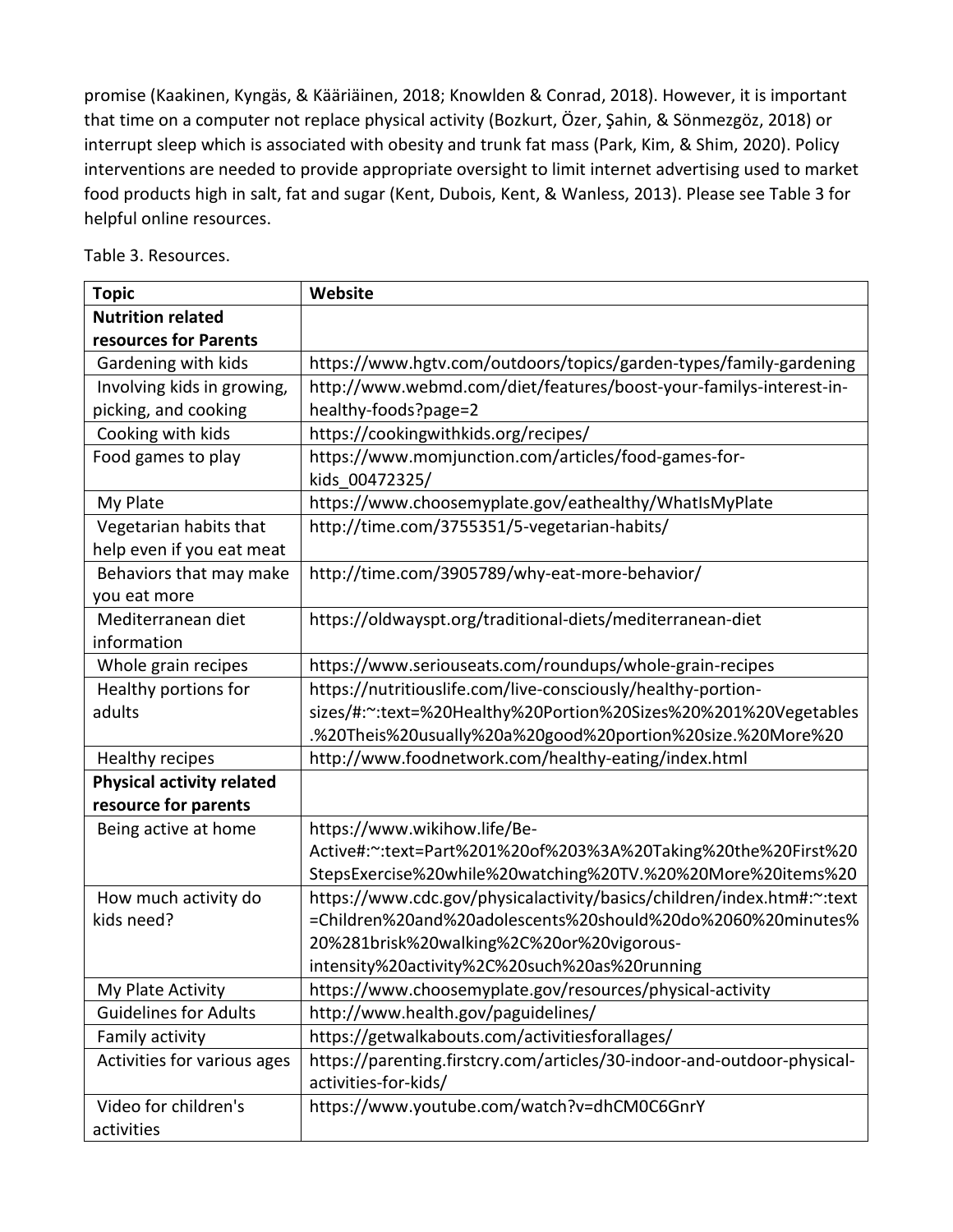| <b>Stress relief for parents</b> |                                                                           |
|----------------------------------|---------------------------------------------------------------------------|
| and kids                         |                                                                           |
| Games                            | https://www.silvergames.com/en/t/stress-relief                            |
| Stress relief for adults         | https://mental-health-matters.com/control-your-emotions-top-5-            |
|                                  | stress-relief-games/                                                      |
| Stress relief ideas              | https://www.citrussleep.com/lifestyle/best-fun-stress-relief-games-       |
|                                  | and-activities                                                            |
| Music and videos                 | https://www.bing.com/videos/search?q=stress+relief+music&qpvt=stre        |
|                                  | ss+relief+music&FORM=VDRE                                                 |
| Scenery and music                | https://www.youtube.com/watch?v=Ju86mknumYM                               |
| Scenery and music                | https://www.youtube.com/watch?v=9ulk 91GQYI                               |
| Scenery and music                | https://www.youtube.com/watch?v=n_pPK5NYxM0                               |
| Making music                     | https://www.webmd.com/balance/stress-management/features/how-             |
|                                  | making-music-reduces-stress#1                                             |
| Zen radio                        | https://www.zenradio.com/stressrelief                                     |
| Spiritual resources              | https://www.takingcharge.csh.umn.edu/enhance-your-                        |
|                                  | wellbeing/purpose/spirituality/develop-your-spiritual-resources           |
| Conflict resolution              | https://www.skillsyouneed.com/ips/conflict-resolution.html                |
| Mental health/coping             | https://www.cdc.gov/coronavirus/2019-ncov/daily-life-                     |
| with stress                      | coping/managing-stress-anxiety.html                                       |
| <b>Parenting</b>                 |                                                                           |
| Be a healthy role model          | https://www.choosemyplate.gov/ten-tips-be-a-healthy-role-model            |
| Authoritative parenting          | http://www.youtube.com/watch?v=wzgLnx8rm0w&NR=1                           |
| Why authoritative                | https://www.verywellfamily.com/are-you-an-authoritative-parent-why-       |
| parenting?                       | this-is-the-best-approach-3964005                                         |
| More info on                     | https://www.momjunction.com/articles/what-is-authoritative-               |
| authoritative parenting          | parenting 00376548/#:~:text=Authoritative%20Parenting%20Style%20-         |
|                                  | %20Characteristics%20And%20Effects%201both%20strict%20and%20fl            |
|                                  | exible.%20%20More%20items%20                                              |
|                                  | https://www.verywellmind.com/what-is-authoritative-parenting-             |
|                                  | 2794956                                                                   |
|                                  | https://www.parentingscience.com/authoritative-parenting-style.html       |
| <b>For Healthcare Providers</b>  |                                                                           |
|                                  | Duderstadt, K., Polfuss, M., Kilanowski, J. F., Thompson, M., Davis, R.,  |
|                                  | Quinn, M. (2020). Childhood Obesity: Evidence-based Guidelines for        |
|                                  | Clinical Practice Part One. Journal of Pediatric Health Care, 34(3), 283- |
|                                  | 290.                                                                      |
|                                  | Davis, R., Quinn, M., Thompson, M., Kilanowski, J. F., Polfuss, M.,       |
|                                  | Duderstadt, K., (Online ahead of print Sept. 23, 2020). Childhood         |
|                                  | Obesity: Evidence-based Guidelines for Clinical Practice Part             |
|                                  | Two. Journal of Pediatric Health Care.                                    |
| <b>Policy Resources</b>          |                                                                           |
| Robert Wood Johnson              | https://www.rwjf.org/en/blog/2020/06/reducing-childhood-obesity-          |
| Foundation                       | now-may-help-in-the-next-                                                 |
|                                  | pandemic.html?rid=0034400001rltMBAAY&et cid=2125884                       |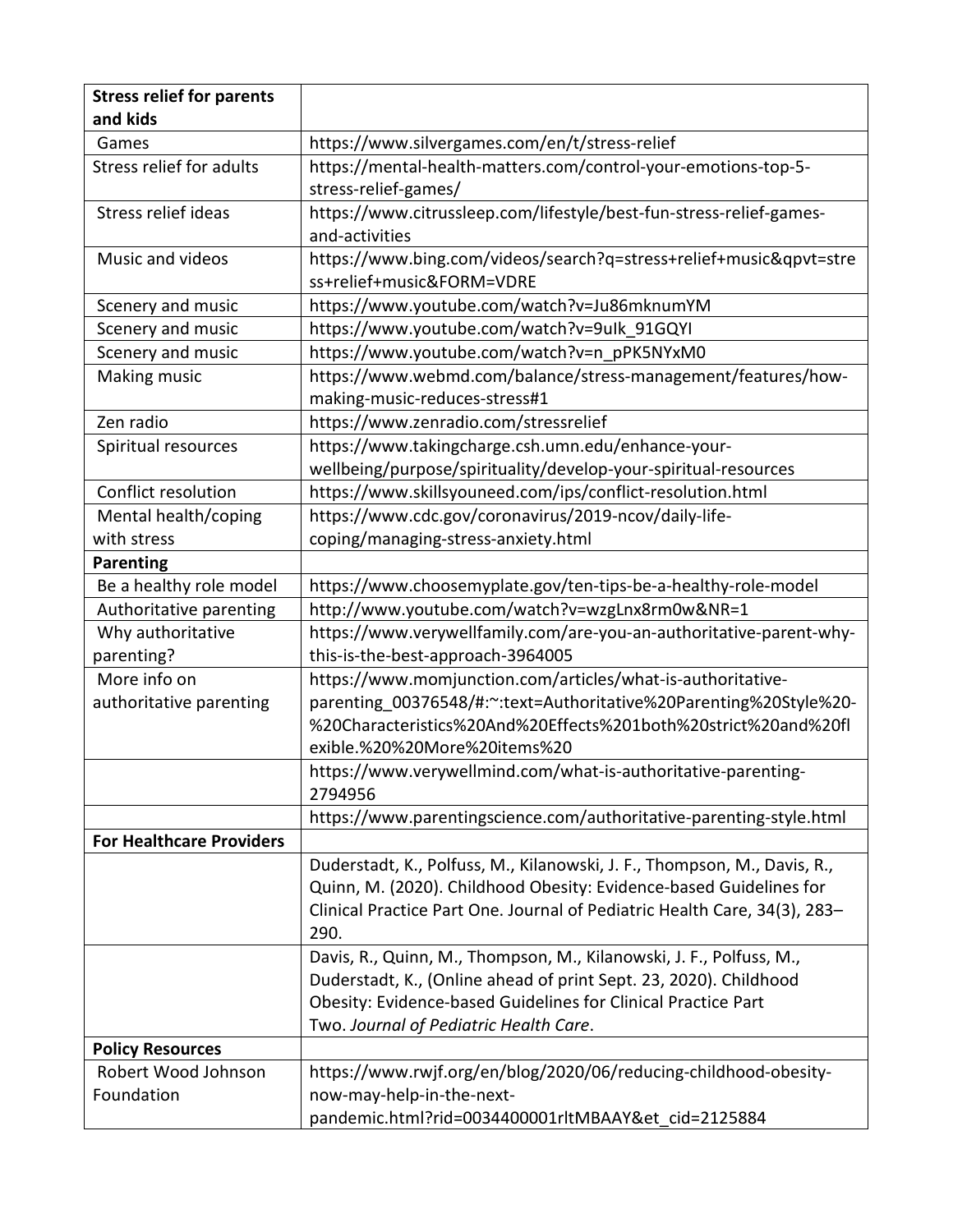| American Academy of | https://services.aap.org/en/pages/2019-novel-coronavirus-covid-19-       |
|---------------------|--------------------------------------------------------------------------|
| Pediatrics          | infections/clinical-guidance/covid-19-planning-considerations-return-to- |
|                     | in-person-education-in-schools/                                          |

Physical fitness is related to attention capacity in youth with obesity (García-Hermoso et al., 2020). Thus, sustaining safe opportunities for activity during the COVID-19 pandemic is essential. Availability of parks, trails, and water activities, along with hydration and restroom access, is important for family outings. Establishing a social distance plan is key for all recreational activities. Working with neighbors for planned outdoor opportunities for youth activity promotes supervised small group socialization and interactions. Care needs to be taken to prevent the spread of COVID-19 at all levels of organized sporting events and competition including those with close friends and family.

Strategies for better nutrition may be possible while families spend more time at home. Meal preparation can become a family activity, involving children in searching for recipes and preparing vegetables, fruit, and higher fiber meals. Families can engage children in identifying the healthiest snack from several choices. In contrast, less meal preparation time may lead to increased fast food or non-nutritious snack food (Lappan, Parra-Cardona, Carolan, & Weatherspoon, 2020). To address this, parents can help children choose the healthiest items on menus and work to reduce fast food consumption to no more than once a week.

The internalization of weight stigma may lead to disordered eating and unhealthy weight. Strategies to address obesity and mental health include tailoring interventions to children's developmental level and involving parents in multi-disciplinary team approaches (Cardel, Atkinson, Taveras, Holm, & Kelly, 2020). One important strategy by healthcare and clinical research professionals is using person first language which reduces the stigmatization of children with obesity and their families (Crocker & Smith, 2019). Prior negative healthcare experiences may impact an open and trusting relationship with new providers. A sensitive office environment with appropriate chairs, blood pressure cuffs, gowns, and privacy (especially with obtaining weight measurements) reduces anxiety and stress for the child and family (Fruh et al., 2016). Other evidence-based interventions to reduce stress include:

- 1. Mindfulness interventions incorporating parental engagement (Jastreboff et al., 2018).
- 2. Structured physical activity, advance meal preparation, and watching television with children (Parks, Kazak, Kumanyika, Lewis, & Barg, 2016).
- 3. Improving parenting skills through attachment and attunement to infant feeding cues (Ordway et al., 2018).

Parenting styles may be a factor in the development of childhood obesity. *Authoritative* parenting is associated with smaller gains in BMI and lower likelihood of obesity while a*uthoritarian or permissive* parenting strategies are associated with higher child body mass percentile (Sokol, Qin, & Poti, 2017). Parents practicing authoritative parenting encourage choices (ex. which vegetables for dinner) rather than telling the child to eat vegetables or allowing the choice of no vegetables. Involving children in selecting after-school and summer physical activity programs are authoritative effective parenting strategies. Alternate strategies include regular family meals together at the table (Bohnert,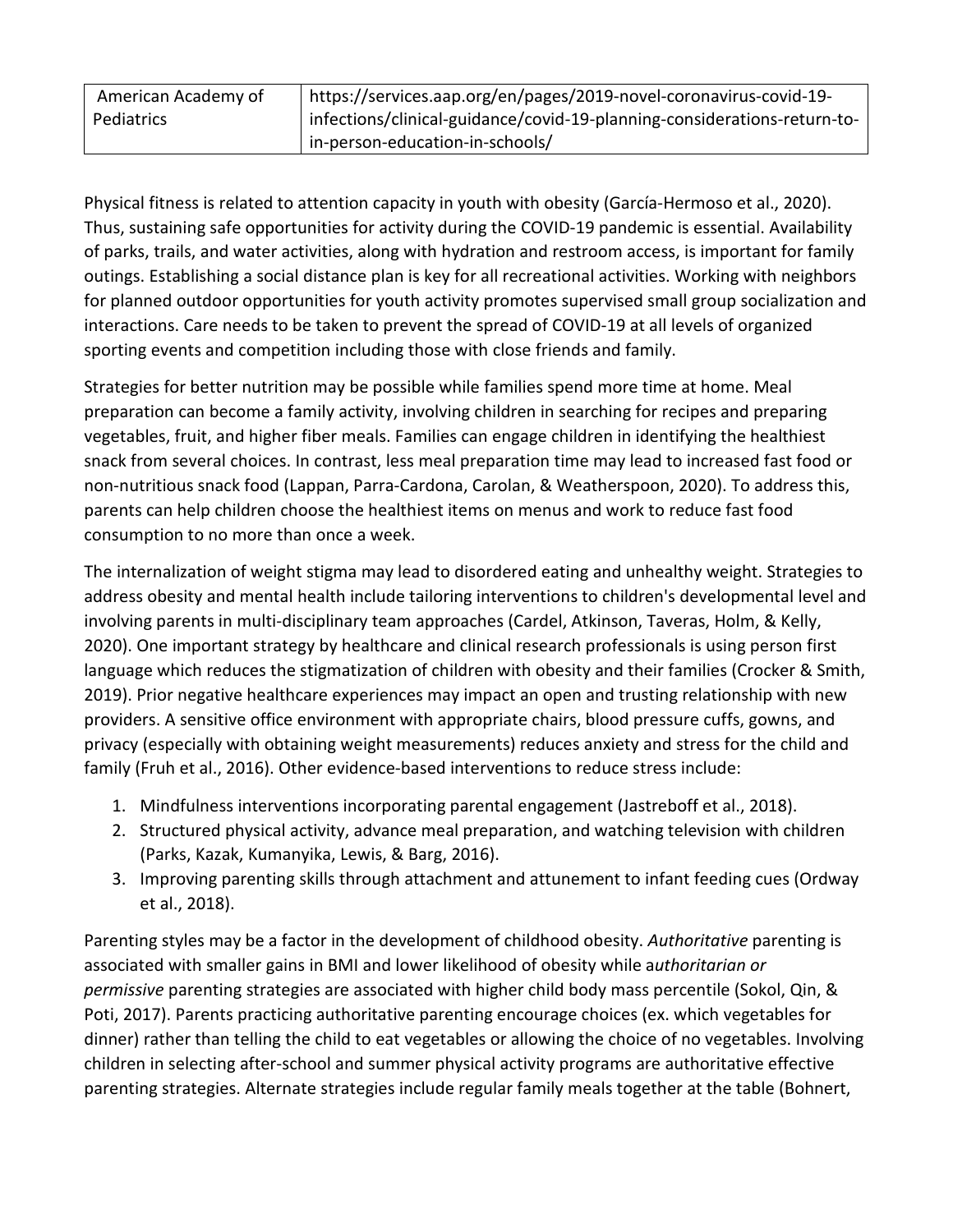Loren, & Miller, 2020) and collaborating with school nurses to address their child's weight (Frenn, Kaugars, Garcia, & Garnier-Villarreal, 2020).

# Recommendations for policy

Policy changes that raise the nutrient standards of foods marketed to children show promise (Dunford, Popkin, & Ng, 2020). Several countries have adopted regulations related to food advertising and foods offered free to children or provided in schools to address the obesity epidemic (Corvalán, Reyes, Garmendia, & Uauy, 2019). Obesity prevention policies for children that include parental partnership programs are needed. Parents may be rallied as supporters of school-based initiatives to combat childhood obesity (Wolfson, Gollust, Niederdeppe, & Barry, 2015).

As policy options are considered for the colliding pandemics of COVID-19 and childhood obesity, ethical considerations of what is the best for the most people are essential. COVID-19 restrictions, for the good of all, have reduced many healthy food and physical activity options for children. Clinicians, families and communities must create and prioritize alternate, safe options. The many effects of the COVID-19 pandemic on childhood obesity must be considered in creating effective health policy going forward.

# Conclusion

The evidence is clear - childhood obesity and COVID-19 are international pandemics. The clashing of the two diseases and the subsequent changes in the bioecological environment have placed children and adolescents at increased risk to develop obesity and exacerbate obesity disease severity. The once familiar environments of family, home, school, and community and their multi-factorial interactions have changed to unrecognizable scenarios, increasing stress for children and families. The impact of stress on both diseases, characterized by inflammation and weakened immune response and exacerbated by disparities, affects health, economic, and social outcomes. As healthcare providers focus on the comprehensive care of children and their families, a systematic assessment of their health and biopsychosocial needs is critical to the reduction of the negative impact of obesity and COVID-19.

## Credit statement

All authors contributed to the conceptualization, writing of the original draft, and the writing of the review and editing of all drafts. All authors had final approval of submitted and published versions. Nancy Browne administered the project. No funding was connected with this manuscript.

## Funding

This research did not receive any specific grant from funding agencies in the public, commercial, or not-for-profit sectors.

Declaration of Competing Interest None.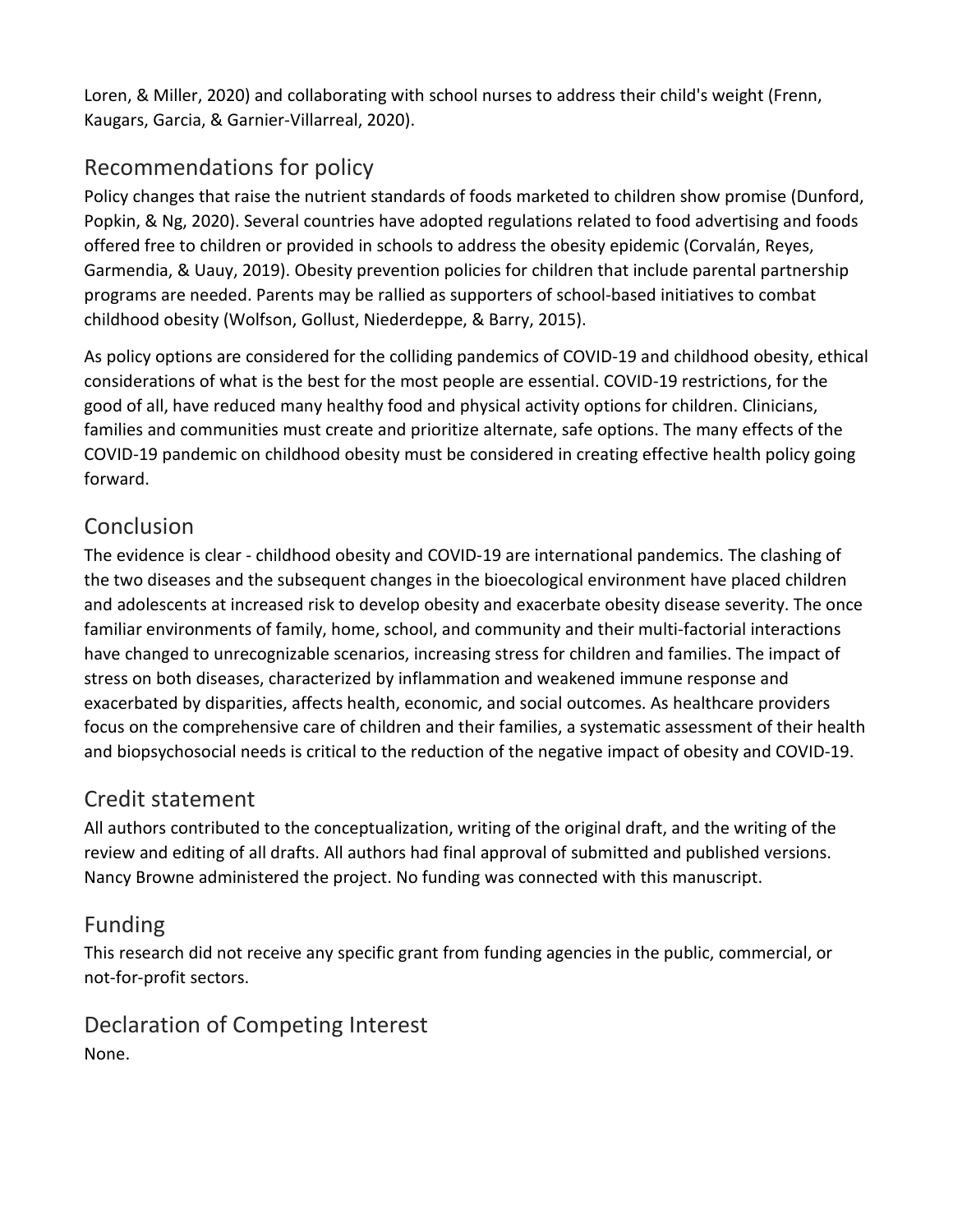## References

AAP. American Academy of Pediatrics, 2020. AAP. American Academy of Pediatrics. **COVID-19 planning considerations: Guidance for school reentry** https://services.aap.org/en/pages/2019-novelcoronavirus-covid-19-infections/clinical-guidance/covid-19-planning-considerations-return-toin-person-education-in-schools/ (2020, June 25)

Almandoz et al., 2020.

J.P. Almandoz, L. Xie, J.N. Schellinger, M.S. Mathew, C. Gazda, A. Ofori, ..., S.E. Messiah. **Impact of COVID-19 stay-at-home orders on weight-related behaviours among patients with obesity.**  Clinical Obesity (2020), p. e12386 Advance online publication.

https://doi.org/10.1111/cob.12386

American Academy of Pediatrics and the Children's Hospital Association, 2020. American Academy of Pediatrics & the Children''s Hospital Association. **Children & COVID-19: State data report.**  Updated October 16, 2020. https://downloads.aap.org/AAP/PDF/AAP%20and%20CHA%20- %20Children%20and%20COVID-

19%20State%20Data%20Report%207.30.20%20FINAL.pdf (2020, October 16)

- American Camp Association, 2020. American Camp Association. **COVID-19 resource center for camps.**  https://www.acacamps.org/resource-library/coronavirus-information-camps (2020)
- An, 2020. R. An. **Projecting the impact of the coronavirus disease-19 pandemic on childhood obesity in the United States: A microsimulation model.** *Journal of Sport and Health*
- *Science* (2020), 10.1016/j.jshs.2020.05.006S2095-2546(20)30065-X. Advance online publication Bailey et al., 2017. Z.D. Bailey, N. Krieger, M. Agénor, J. Graves, N. Linos, M.T. Bassett. **Structural racism** 
	- **and health inequities in the USA: Evidence and interventions.** *Lancet*, 389 (10077) (2017), pp. 1453-1463, 10.1016/S0140-6736(17)30569-X
- Baskind et al., 2019. M.J. Baskind, E.M. Taveras, M.W. Gerber, L. Fiechtner, C. Horan, M. Sharifi. **Parent-perceived stress and its association with children's weight and obesity-related behaviors.** *Preventing Chronic Disease*, 16 (2019), Article E39, 10.5888/pcd16.180368

Berthoud et al., 2017. H.R. Berthoud, H. Münzberg, C.D. Morrison. **Blaming the brain for obesity: Integration of hedonic and homeostatic mechanisms.** *Gastroenterology*, 152 (7) (2017), pp. 1728-1738, 10.1053/j.gastro.2016.12.050

Bethell et al., 2014. C.D. Bethell, P. Newacheck, E. Hawes, N. Halfon. **Adverse childhood experiences: Assessing the impact on health and school engagement and the mitigating role of resilience.**  *Health Affairs*, 33 (12) (2014), pp. 2106-2115, 10.1377/hlthaff.2014.0914

- Board of Governors of the Federal Reserve System, 2020. Board of Governors of the Federal Reserve System. **Report on the Economic Well-Being of U.S. households in 2019 - May 2020.** Retrieved July 11, 2020. https://www.federalreserve.gov/publications/2020-economic-well-being-of-ushouseholds-in-2019-financial-repercussions-from-covid-19.htm (2020)
- Bohnert et al., 2020. A.M. Bohnert, D.M. Loren, A.L. Miller. **Examining childhood obesity through the lens of developmental psychopathology: Framing the issues to guide best practices in research and intervention.** *The American Psychologist*, 75 (2) (2020), pp. 163- 177, 10.1037/amp0000581

Bomberg et al., 2019.

E.M. Bomberg, J.R. Ryder, R.C. Brundage, R.J. Straka, C.K. Fox, A.C. Gross, ..., A.S. Kelly. **Precision medicine in adult and pediatric obesity: A clinical perspective.** *Therapeutic Advances in Endocrinology and Metabolism*, 10 (2019), pp. 1-25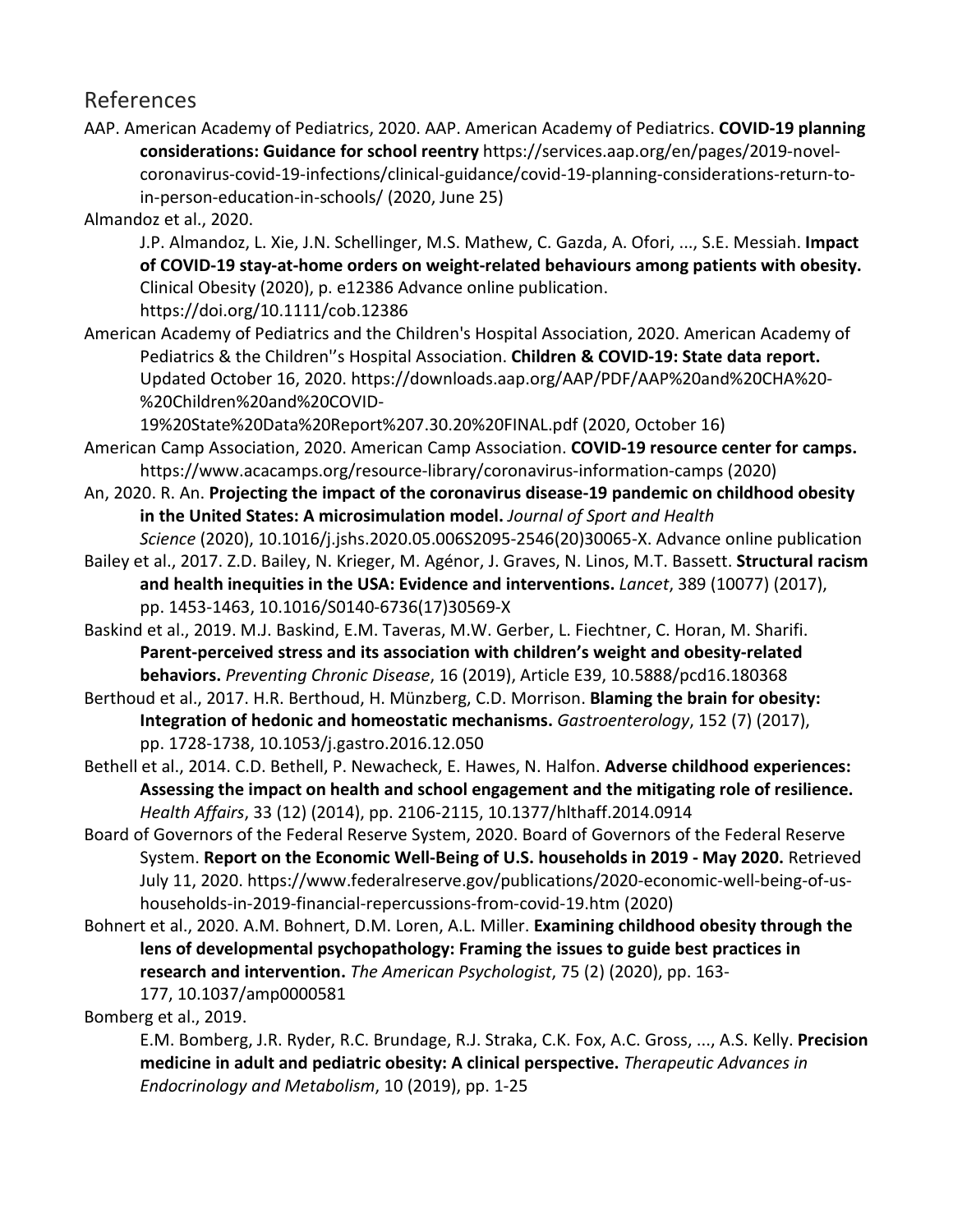Bowleg, 2020. L. Bowleg. **We're not all in this together: On COVID-19, intersectionality, and structural inequality.** *American Journal of Public Health*, 110 (7) (2020), p. 917, 10.2105/AJPH.2020.305766

- Bozkurt et al., 2018. H. Bozkurt, S. Özer, S. Şahin, E. Sönmezgöz. **Internet use patterns and internet addiction in children and adolescents with obesity.** *Pediatric Obesity*, 13 (5) (2018), pp. 301- 306, 10.1111/ijpo.12216
- Bronfenbrenner and Ceci, 1994. U. Bronfenbrenner, S.J. Ceci. **Nature-nurture reconceptualized in developmental perspective: A bioecological model.** *Psychological Review*, 101 (4) (1994), pp. 568-586, 10.1037/0033-295x.101.4.568
- Bronfenbrenner and Morris, 2006. U. Bronfenbrenner, P.A. Morris. **The bioecological model of human development.** R.M. Lerner, W. Damon (Eds.), *Handbook of child psychology: Theoretical models of human development*, John Wiley & Sons Inc. (2006), pp. 793-828

#### Brooks et al., 2020.

S.K. Brooks, R.K. Webster, L.E. Smith, L. Woodland, S. Wessely, N. Greenberg, G.J. Rubin. **The psychological impact of quarantine and how to reduce it: Rapid review of the evidence.**  *Lancet (London, England),* 395 (10227) (2020), pp. 912-920, 10.1016/S0140-6736(20)30460-8

Cardel et al., 2020. M.I. Cardel, M.A. Atkinson, E.M. Taveras, J.C. Holm, A.S. Kelly. **Obesity treatment among adolescents: A review of current evidence and future directions.** *JAMA Pediatrics* (2020), 10.1001/jamapediatrics.2020.0085. Advance online publication

- Centers for Disease Control and Prevention, 2020a. Centers for Disease Control and Prevention. **K-12 schools and child care programs.** Retrieved June 3, 2020, from https://www.cdc.gov/coronavirus/2019-ncov/community/schools-childcare/schools
	- faq.html (2020, June 3)
- Centers for Disease Control and Prevention, 2020b. Centers for Disease Control and Prevention. **Suggestions for youth and summer camps.** Retrieved July 9, 2020, from https://www.cdc.gov/coronavirus/2019-ncov/community/schools-childcare/summer-

camps.html (2020, June 25)

- Centers for Disease Control and Prevention, 2020c. Centers for Disease Control and Prevention. **Coronavirus Disease 2019 (COVID-19).** Retrieved July 26, 2020, from
- https://www.cdc.gov/coronavirus/2019-ncov/daily-life-coping/children.html (2020, July 26) Centers for Disease Control and Prevention, 2020d. Centers for Disease Control and Prevention.
	- **Coronavirus Disease 2019 (COVID-19).** Retrieved October 26, 2020, from.

https://www.cdc.gov/mis-c/cases/index.html (2020, October 22)

- Centers for Disease Control and Prevention, 2020. Centers for Disease Control and Prevention. **Defining childhood obesity.** https://www.cdc.gov/obesity/childhood/defining.html (2020)
- Condon et al., 2018. E.M. Condon, L.S. Sadler, L.C. Mayes. **Toxic stress and protective factors in multiethnic school age children: A research protocol.** *Research in Nursing & Health*, 41 (2) (2018), pp. 97-106, 10.1002/nur.21851
- Corvalán et al., 2019. C. Corvalán, M. Reyes, M.L. Garmendia, R. Uauy. **Structural responses to the obesity and non-communicable diseases epidemic: Update on the Chilean law of food labelling and advertising.** *Obesity*, 20 (3) (2019), pp. 367-374, 10.1111/obr.12802
- Crocker and Smith, 2019. A.F. Crocker, S.N. Smith. **Person-first language: Are we practicing what we preach?** *Journal of Multidisciplinary Healthcare*, 12 (2019), pp. 125- 129, 10.2147/JMDH.S140067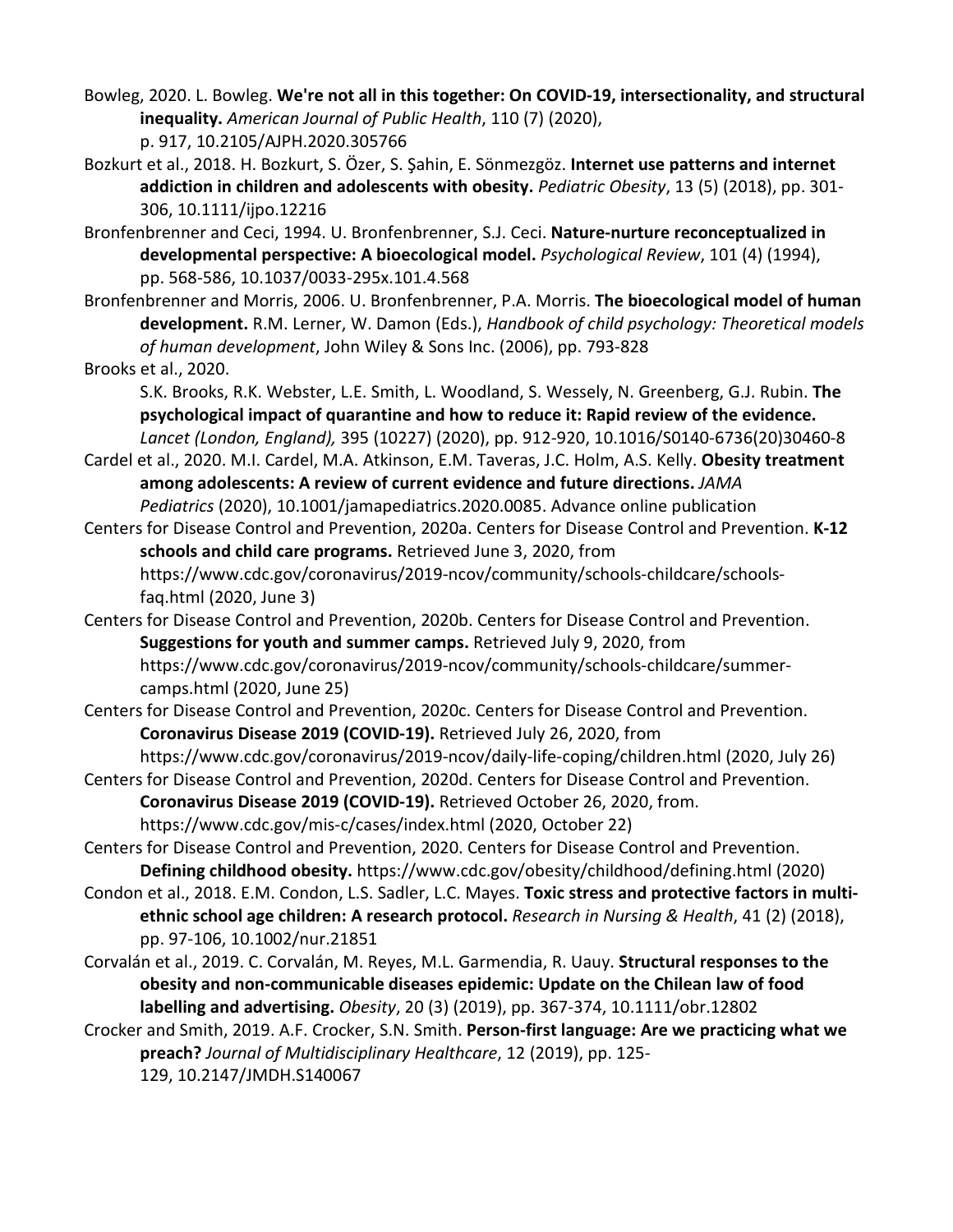Davison and Birch, 2001. K.K. Davison, L.L. Birch. **Childhood overweight: A contextual model and recommendations for future research.** *Obesity Reviews*, 2 (3) (2001), pp. 159- 171, 10.1046/j.1467789x.2001.00036.x

Dolsen et al., 2019. M.R. Dolsen, A.D. Crosswell, A.A. Prather. **Links between stress, sleep, and inflammation: Are there sex differences?** *Current Psychiatry Reports*, 21 (2) (2019), p. 8, 10.1007/s11920-019-0993-4

- Dubey et al., 2020. S. Dubey, P. Biswas, R. Ghosh, S. Chatterjee, M.J. Dubey, S. Chatterjee, ..., C.J. Lavie. **Psychosocial impact of COVID-19.** *Diabetes & Metabolic Syndrome*, 14 (5) (2020), pp. 779-788. Advance online publication https://doi.org/10.1016/j.dsx.2020.05.035
- Dunford et al., 2020 E.K. Dunford, B.M. Popkin, S.W. Ng. **Recent trends in junk food intake in U.S. children and adolescents, 2003-2016.** *American Journal of Preventive Medicine*, 59 (1) (2020), pp. 49-58, 10.1016/j.amepre.2020.01.023
- Ellulu et al., 2017. M.S. Ellulu, I. Patimah, H. Khaza'ai, A. Rahmat, Y. Abed. **Obesity and inflammation: The linking mechanism and the complications.** *Archives of Medical Science*, 13 (4) (2017), pp. 851-863, 10.5114/aoms.2016.58928

Erikson, 1950. E.H. Erikson. **Childhood and society.** W. W. Norton, and Company, Inc (1950)

- Falbe et al., 2013. J. Falbe, B. Rosner, W.C. Willett, K.R. Sonneville, F.B. Hu, A.E. Field. **Adiposity and different types of screen time.** *Pediatrics*, 132 (6) (2013), pp. e1497-e1505, 10.1542/peds.2013- 0887
- Feeg et al., 2014. V.D. Feeg, L.M. Candelaria, S. Krenitsky-Korn, J.A. Vessey. **The relationship of obesity and weight gain to childhood teasing.** *Journal of Pediatric Nursing*, 29 (6) (2014), pp. 511- 520, 10.1016/j.pedn.2014.08.011
- Fegert et al., 2020. J.M. Fegert, B. Vitiello, P.L. Plener, V. Clemens. **Challenges and burden of the coronavirus 2019 (COVID-19) pandemic for child and adolescent mental health: A narrative review to highlight clinical and research needs in the acute phase and the long return to normality.** *Child and Adolescent Psychiatry and Mental Health*, 14 (2020), p. 20, 10.1186/s13034-020-00329-3

Feldstein et al., 2020.

L.R. Feldstein, E.B. Rose, S.M. Horwitz, J.P. Collins, M.M. Newhams, M. Son, ..., A.G. Randolph. **Multisystem inflammatory syndrome in U.S. children and adolescents.** *The New England Journal of Medicine* (2020), 10.1056/NEJMoa2021680 NEJMoa2021680. Advance online publication

- Fore, 2020. H.H. Fore. **A wake-up call: COVID-19 and its impact on children's health and wellbeing.**  *The Lancet. Global Health*, 8 (7) (2020), pp. e861-e862, 10.1016/S2214-109X(20)30238-2
- Frenn et al., 2020. M. Frenn, A. Kaugars, J. Garcia, M. Garnier-Villarreal. **Child body fat and body mass index: Which determinants are most important?** *Western Journal of Nursing Research*, 42 (8) (2020), pp. 593-602, 10.1177/0193945919879960
- Fruh et al., 2016. S.M. Fruh, J. Nadglowski, H.R. Hall, S.L. Davis, E.D. Crook, K. Zlomke. **Obesity stigma and bias.** *The Journal for Nurse Practitioners*, 12 (7) (2016), pp. 425- 432, 10.1016/j.nurpra.2016.05.013
- Frydrych et al., 2018. L.M. Frydrych, G. Bian, D.E. O'Lone, P.A. Ward, M.J. Delano. **Obesity and type 2 diabetes mellitus drive immune dysfunction, infection development, and sepsis mortality.**  *Journal of Leukocyte Biology*, 104 (3) (2018), pp. 525-534, 10.1002/JLB.5VMR0118-021RR
- Garasky et al., 2009. S. Garasky, S.D. Stewart, C. Gundersen, B.J. Lohman, J.C. Eisenmann. **Family stressors and child obesity.** *Social Science Research*, 38 (4) (2009), pp. 755- 766, 10.1016/j.ssresearch.2009.06.002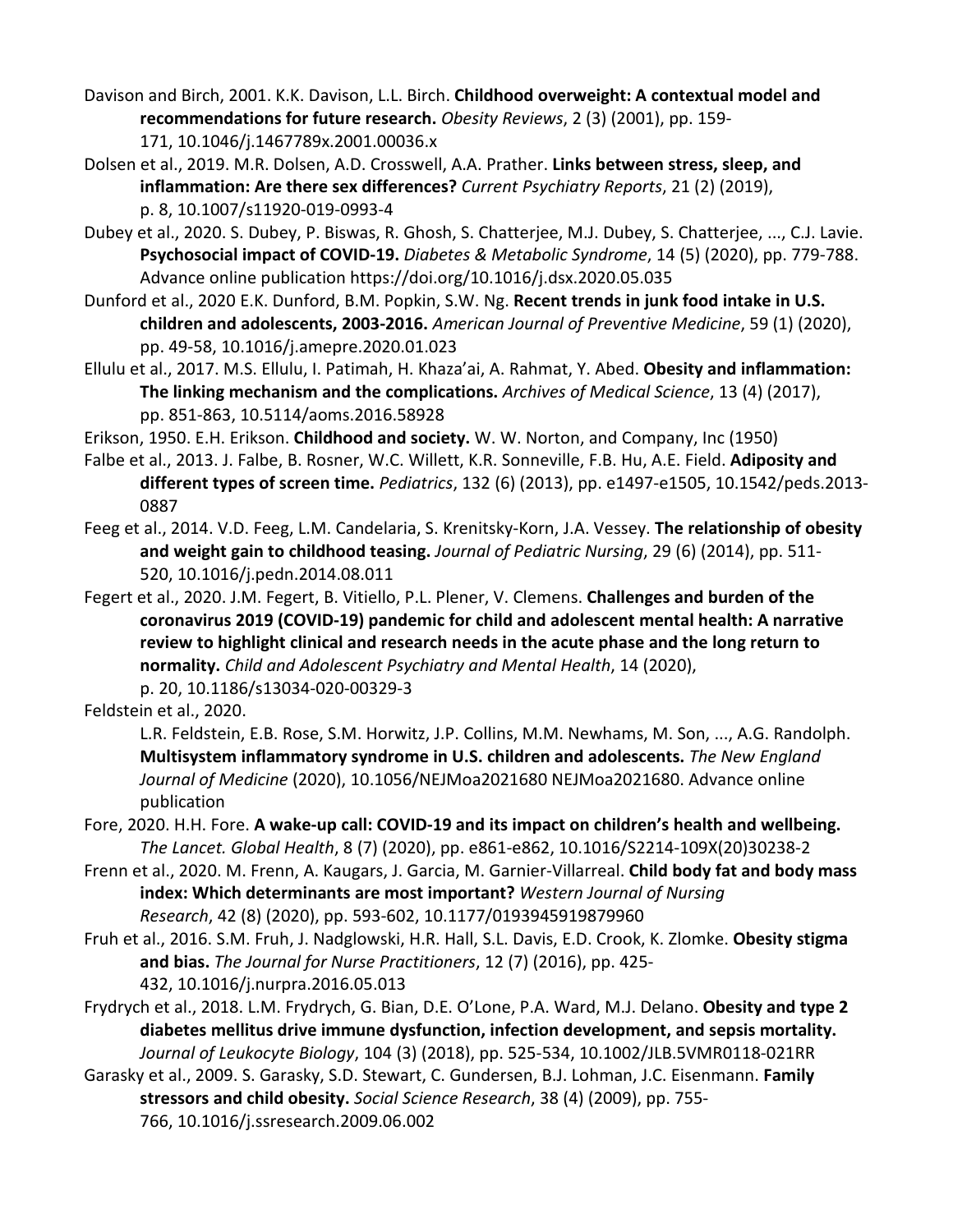García-Hermoso et al., 2020. A. García-Hermoso, I. Hormazábal-Aguayo, O. Fernández-Vergara, M. Izquierdo, A. Alonso-Martínez, K.J. Bonilla-Vargas, ..., R. Ramírez-Vélez. **Physical fitness components in relation to attention capacity in Latin American youth with overweight and obesity.** *Scandinavian Journal of Medicine & Science in Sports*, 30 (7) (2020), pp. 1188- 1193, 10.1111/sms.13649

van Geel et al., 2014. M. van Geel, P. Vedder, J. Tanilon. **Are overweight and obese youths more often bullied by their peers? A meta-analysis on the correlation between weight status and bullying.** *International Journal of Obesity*, 38 (2014), pp. 1263-1267, 10.1038/ijo.2014.117

Golden and Earp, 2012. S.D. Golden, J.A. Earp. **Social ecological approaches to individuals and their contexts: Twenty years of health education & behavior health promotion interventions.**  *Health Education & Behavior*, 39 (3) (2012), pp. 364-372, 10.1177/1090198111418634

Gudzune et al., 2014. K.A. Gudzune, W.L. Bennett, L.A. Cooper, S.N. Bleich. **Patients who feel judged about their weight have lower trust in their primary care providers.** *Patient Education and Counseling*, 97 (1) (2014), pp. 128-131

Hagan et al., 2017. J.F. Hagan, American Academy of Pediatrics, J.S. Shaw, P.M. Duncan. **Bright futures: Guidelines for health supervision of infants, children, and adolescents.** (4th ed.), American Academy of Pediatrics (2017)

Hemmingsson, 2018. E. Hemmingsson. **Early childhood obesity risk factors: Socioeconomic adversity, family dysfunction, offspring distress, and junk food self-medication.** *Current Obesity Reports*, 7 (2) (2018), pp. 204-209, 10.1007/s13679-018-0310-2

Hess, 2020. A. Hess. **Widespread school closures mean 30 million kids might go without meals.**  CNBC (2020, March 14) https://www.cnbc.com/2020/03/14/widespread-school-closures-mean-30-million-kids-might-go-without-meals.html

Human Rights Watch, 2020. Human Rights Watch. **COVID-19's devastating impact on children.**  https://www.hrw.org/news/2020/04/09/covid-19s-devastating-impact-children (April 9, 2020)

Jastreboff et al., 2018. A.M. Jastreboff, T.M. Chaplin, S. Finnie, M. Savoye, M. Stults-Kolehmainen, W.K. Silverman, R. Sinha. **Preventing childhood obesity through a mindfulnessbased parent stress intervention: A randomized pilot study.** *The Journal of Pediatrics*, 202 (2018), pp. 136-142 (e1) https://doi.org/10.1016/j.jpeds.2018.07.011

Johnson et al., 2019.

K.A. Johnson, N.N. Showell, S. Flessa, M. Janssen, N. Reid, L.J. Cheskin, R.L.J. Thornton. **Do neighborhoods matter? A systematic review of modifiable risk factors for obesity among low socio-economic status black and Hispanic children.** *Childhood Obesity*, 15 (2) (2019), pp. 71- 86, 10.1089/chi.2018.0044

Kaakinen et al., 2018. P. Kaakinen, H. Kyngäs, M. Kääriäinen. **Technology-based counseling in the management of weight and lifestyles of obese or overweight children and adolescents: A descriptive systematic literature review.** *Informatics for Health & Social Care*, 43 (2) (2018), pp. 126-141, 10.1080/17538157.2017.1353997

Kakinami et al., 2015. L. Kakinami, T.A. Barnett, L. Séguin, G. Paradis. **Parenting style and obesity risk in children.** *Preventive Medicine*, 75 (2015), pp. 18-22, 10.1016/j.ypmed.2015.03.005

Kent et al., 2013. M.P. Kent, L. Dubois, E.A. Kent, A.J. Wanless. **Internet marketing directed at children on food and restaurant websites in two policy environments.** *Obesity*, 21 (4) (2013), pp. 800- 807, 10.1002/oby.20124

Knowlden and Conrad, 2018. A.P. Knowlden, E. Conrad. **Two-year outcomes of the enabling mothers to prevent pediatric obesity through web-based education and reciprocal determinism**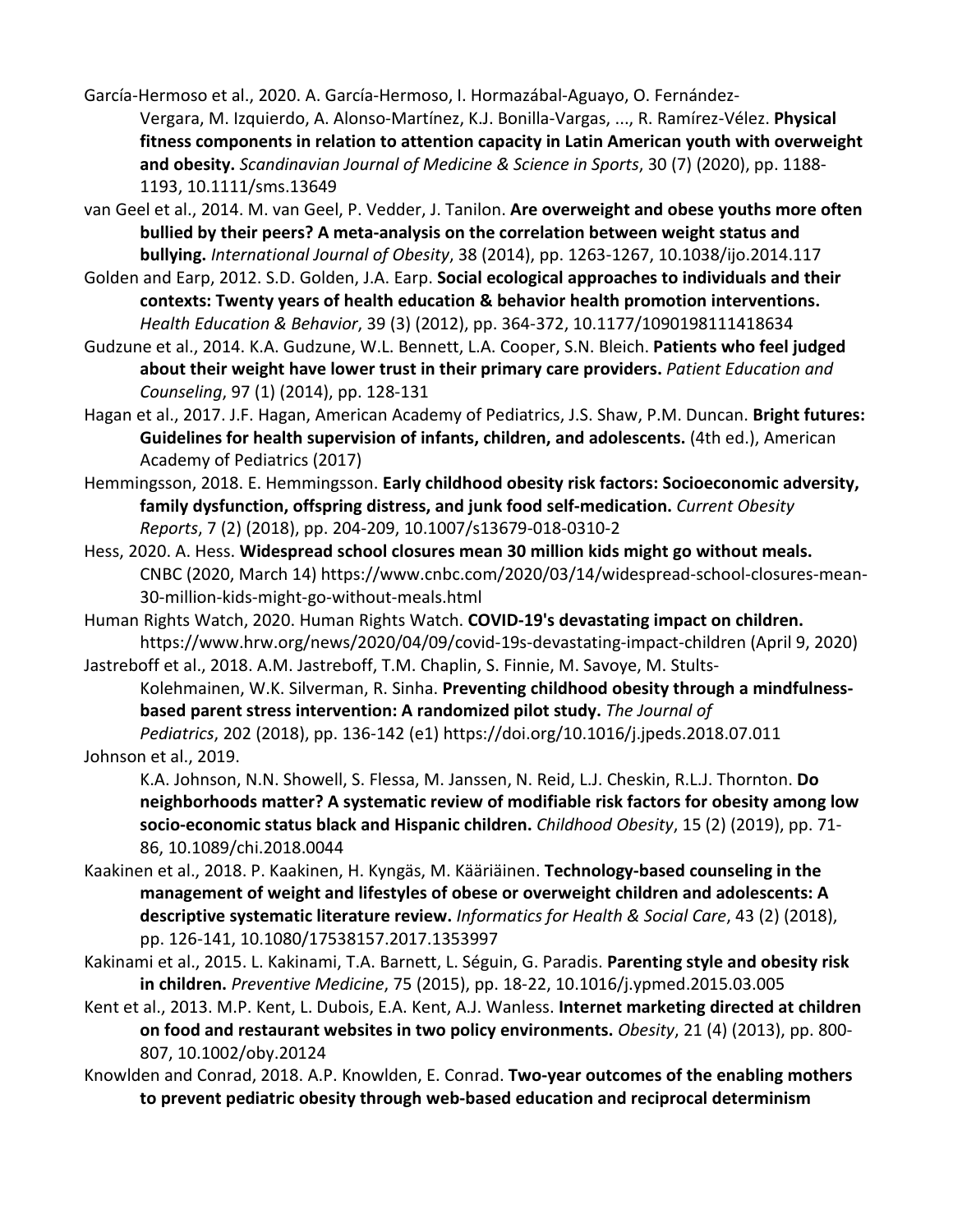**(EMPOWER) randomized control trial.** *Health Education & Behavior*, 45 (2) (2018), pp. 262- 276, 10.1177/1090198117732604

- Kochhar, 2020. R. Kochhar. **Hispanic women, immigrants, young adults, those with less education hit hardest by COVID-19 job losses.** PEW Research Center (2020) retrieved July 11, 2020 from https://www.pewresearch.org/fact-tank/2020/06/09/hispanic-women-immigrants-youngadults-those-with-less-education-hit-hardest-by-covid-19-job-losses/
- Korakas et al., 2020.
	- E. Korakas, I. Ikonomidis, F. Kousathana, K. Balampanis, A. Kountouri, A. Raptis, ..., V. Lambadiar i. **Obesity and COVID-19: Immune and metabolic derangement as a possible link to adverse clinical outcomes.** *American Journal of Physiology, Endocrinology and Metabolism*, 319 (1) (2020), pp. E105-E109, 10.1152/ajpendo.00198.2020
- Kumar and Kelly, 2017. S. Kumar, A.S. Kelly. **Review of childhood obesity: From epidemiology, etiology, and comorbidities to clinical assessment and treatment.** *Mayo Clinic Proceedings*, 92 (2) (2017), pp. 251-265, 10.1016/j.mayocp.2016.09.017
- Lappan et al., 2020. S.N. Lappan, J.R. Parra-Cardona, M. Carolan, L. Weatherspoon. **Risk and protective factors associated with childhood obesity in a sample of low-income, single female, parent/guardian households: Implications for family therapists.** *Family Process*, 59 (2) (2020), pp. 597-617, 10.1111/famp.12440
- Lemus et al., 2016. B. Lemus, F. Mercado, T. Bryars, M. Mouttapa, T. Conkey, T. Robertson. **Reflections regarding the social ecological model to address obesity in Southern California youth.**  *California Journal of Health Promotion*, 14 (3) (2016), pp. 64-69
- Li et al., 2018. M. Li, S. Mustillo, J. Anderson. **Childhood poverty dynamics and adulthood overweight/obesity: Unpacking the black box of childhood.** *Social Science Research*, 76 (2018), pp. 92-104, 10.1016/j.ssresearch.2018.05.009
- Lighter et al., 2020. J. Lighter, M. Phillips, S. Hochman, S. Sterling, D. Johnson, F. Francois, A. Stachel. **Obesity in patients younger than 60 years is a risk factor for Covid-19 hospital admission.**  *Clinical Infectious Diseases* (2020), 10.1093/cid/ciaa415 Advance online publication
- Lohman et al., 2009. B.J. Lohman, S. Stewart, C. Gundersen, S. Garasky, J.C. Eisenmann. **Adolescent overweight and obesity: Links to food insecurity and individual, maternal, and family stressors.** *The Journal of Adolescent Health*, 45 (3) (2009), pp. 230- 237, 10.1016/j.jadohealth.2009.01.003
- Love et al., 2019. H.E. Love, J. Schlitt, S. Soleimanpour, N. Panchal, C. Behr. **Twenty years of schoolbased health care growth and expansion.** *Health Affairs*, 38 (5) (2019), pp. 755- 764, 10.1377/hlthaff.2018.05472
- Manandhar et al., 2019. S. Manandhar, T.T. Suksaroj, C. Rattanapan. **The association between green space and the prevalence of overweight/obesity among primary school children.** *The International Journal of Occupational and Environmental Medicine*, 10 (1) (2019), pp. 1- 10, 10.15171/ijoem.2019.1425
- Mateu et al., 2020. A. Mateu, A. Pascual-Sanchez, M. Martinez-Herves, N. Hickey, D. Nicholls, T. Kramer. **Cyberbullying and post-traumatic stress symptoms in UK adolescents.** *Archives of Disease in Childhood*, 105 (10) (2020), pp. 951- 956, 10.1136/archdischild-2019-318716 Epub 2020 Jun 23. PMID: 32576564
- Miller et al., 2019. A.L. Miller, H. Riley, S.E. Domoff, A.N. Gearhardt, J. Sturza, N. Kaciroti, J.C. Lumeng. **Weight status moderates stress-eating in the absence of hunger associations in children.**  *Appetite*, 136 (2019), pp. 184-192, 10.1016/j.appet.2019.02.005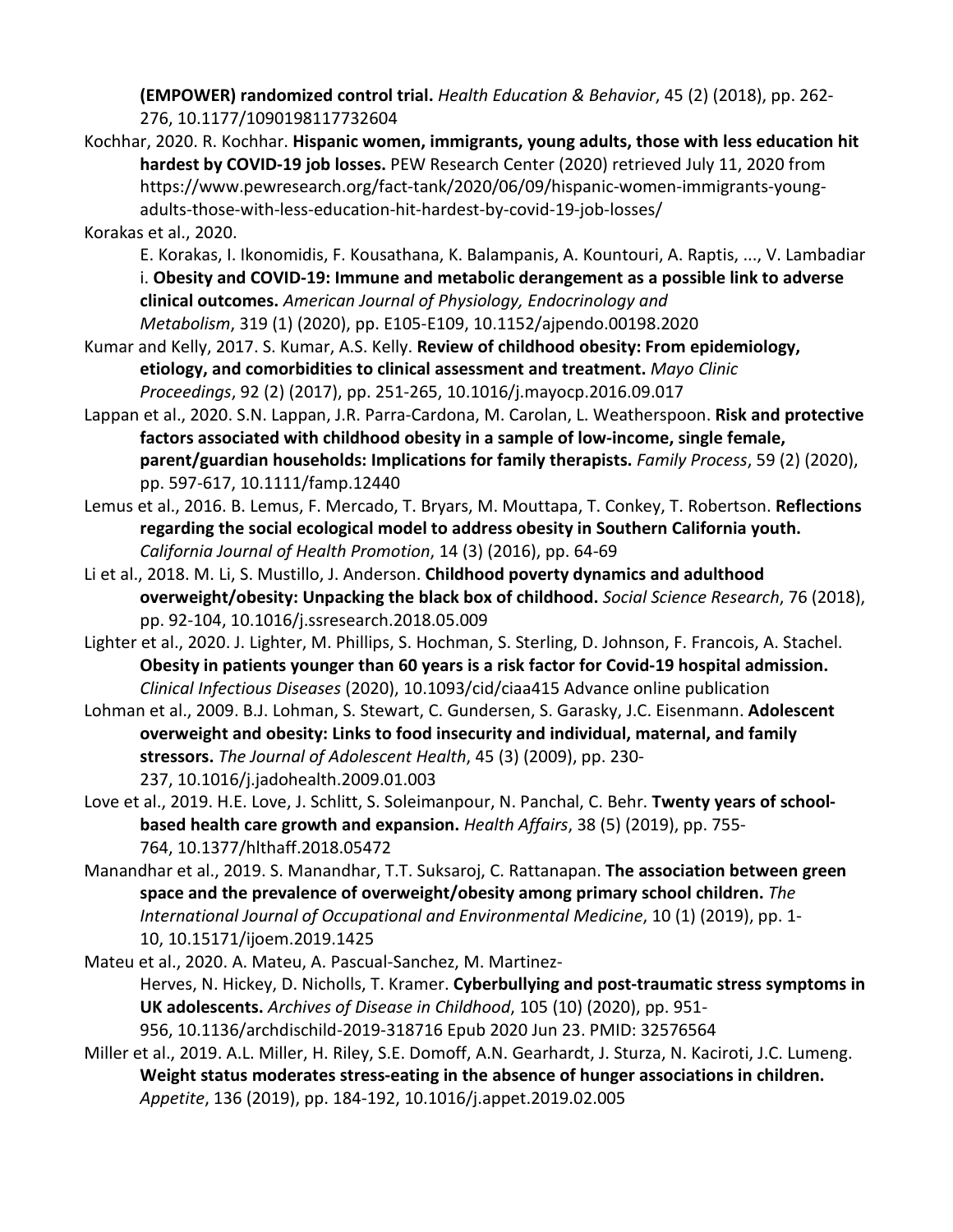- NAPNAP. The National Association of Pediatric Nurse Practitioners, 2020. NAPNAP. The National Association of Pediatric Nurse Practitioners. **Prioritizing return to school for children in COVID-19 policy planning.** https://www.napnap.org/prioritizing-return-school-children-covid-19 policy-planning (2020, July 1)
- NCD Risk Factor Collaboration (NCD-RisC), 2017. NCD Risk Factor Collaboration (NCD-RisC). **Worldwide trends in body-mass index, underweight, overweight, and obesity from 1975 to 2016: A pooled analysis of 2416 population-based measurement studies in 128·9 million children, adolescents, and adults.** *Lancet*, 390 (10113) (2017), pp. 2627-2642, 10.1016/S0140- 6736(17)32129-3
- Ogden et al., 2018. C.L. Ogden, C.D. Fryar, C.M. Hales, M.D. Carroll, Y. Aoki, D.S. Freedman. **Differences in obesity prevalence by demographics and urbanization in US children and adolescents, 2013-2016.** *JAMA*, 319 (23) (2018), pp. 2410-2418, 10.1001/jama.2018.5158
- Ohri-Vachaspati et al., 2015. P. Ohri-
	- Vachaspati, D. DeLia, R.S. DeWeese, N.C. Crespo, M. Todd, M.J. Yedidia. **The relative contribution of layers of the social ecological model to childhood obesity.** *Public Health Nutrition*, 18 (11) (2015), pp. 2055-2066, 10.1017/S1368980014002365
- Olaya et al., 2015. B. Olaya, M.V. Moneta, O. Pez, A. Bitfoi, M.G. Carta, C. Eke, ..., V. Kovess. **Countrylevel and individual correlates of overweight and obesity among primary school children: A cross-sectional study in seven European countries.** *BMC Public Health*, 15 (2015), p. 475, 10.1186/s12889-015-1809-z
- Ordway et al., 2018. M.R. Ordway, L.S. Sadler, M.L. Holland, A. Slade, N. Close, L.C. Mayes. **A home visiting parenting program and child obesity: A randomized trial.** *Pediatrics*, 141 (2) (2018), Article e20171076, 10.1542/peds.2018-0770
- Park et al., 2020. H.K. Park, J. Kim, Y.S. Shim. **Association between sleep duration and body composition in girls ten to eighteen years of age: A population-based study.** *Childhood Obesity*, 16 (4) (2020), pp. 281-290, 10.1089/chi.2019.0191
- Park and Gulmann, 2020. Y. Park, J.M. Gulmann. **Understanding disparities in community green accessibility under alternative green measures: A metropolitan-wide analysis of Columbus, Ohio and Atlanta, Georgia.** *Landscape and Urban Planning*, 200 (8) (2020), p. 10306, 10.1016/j.landurbplan.2020.103806
- Parks et al., 2016. E.P. Parks, A. Kazak, S. Kumanyika, L. Lewis, F.K. Barg. **Perspectives on stress, parenting, and children's obesity-related behaviors in black families.** *Health Education & Behavior*, 43 (6) (2016), pp. 632-640, 10.1177/1090198115620418
- Patrick et al., 2020.
	- S.W. Patrick, L.E. Henkhaus, J.S. Zickafoose, K. Lovell, A. Halvorson, S. Loch, ..., M.M. Davis. **Well-being of parents and children during the COVID-19 pandemic: A national survey.**  *Pediatrics*. (2020), 10.1542/peds.2020- 016824
- Piaget, 1974. J. Piaget. **The origins of intelligence in children.** International Universities Press (1974)
- Pifer, 2020. R. Pifer. **27 Million Americans may have lost job-based health insurance due to COVID-19 downturn.** HealthcareDive brief (2020) retrieved July 11, 2020 from https://www.healthcaredive.com/news/27m-americans-may-have-lost-job-based-healthinsurance-due-to-covid-19-down/577852/
- Puhl et al., 2013. R. Puhl, J.L. Peterson, J. Luedicke. **Motivating or stigmatizing? Public perceptions of weight-related language used by health providers.** *International Journal of Obesity*, 37 (2013), pp. 612-619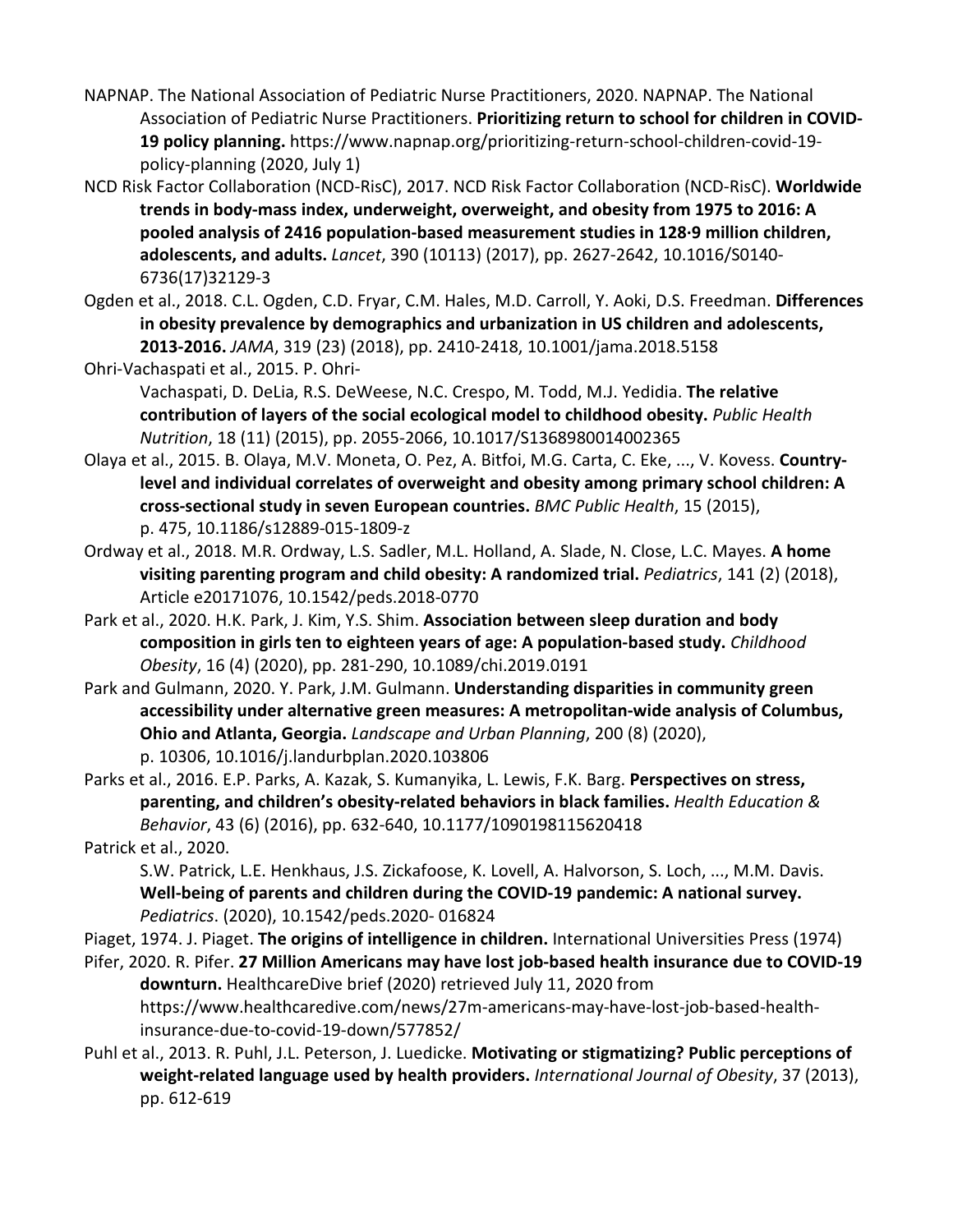Puhl et al., 2020. R.M. Puhl, M.S. Himmelstein, R.L. Pearl. **Weight stigma as a psychosocial contributor to obesity.** *The American Psychologist*, 75 (2) (2020), pp. 274-289, 10.1037/amp0000538

Puhl and King, 2013. R.M. Puhl, K.M. King. **Weight discrimination and bullying.** *Best Practice & Research. Clinical Endocrinology & Metabolism*, 27 (2) (2013), pp. 117-127

Reichel, 2019. C. Reichel. **Toxic stress in children has health effects that can last into adulthood.**  Harvard Kennedy School, Shorenstein Center on Media, Politics, and Public Policy (2019) https://journalistsresource.org/studies/society/public-health/aces-toxic-stress-health-research/

Reilly and Saltiel, 2017. S.M. Reilly, A.R. Saltiel. **Adapting to obesity with adipose tissue inflammation.** *Nature Reviews. Endocrinology*, 13 (11) (2017), pp. 633- 643, 10.1038/nrendo.2017.90

Roh et al., 2016. E. Roh, D.K. Song, M.S. Kim. **Emerging role of the brain in the homeostatic regulation of energy and glucose metabolism.** *Experimental & Molecular Medicine*, 48 (3) (2016), Article e216, 10.1038/emm.2016.4

Rosa and Tudge, 2013. E.M. Rosa, J. Tudge. **Urie Bronfenbrenner's theory of human development: Its evolution from ecology to bioecology.** *Journal of Family Theory & Review*, 5 (2013), pp. 243- 258

Rubino et al., 2020.

F. Rubino, R.M. Puhl, D.E. Cummings, R.H. Eckel, D.H. Ryan, J.I. Mechanick, J. Nadglowski, X.R. S alas, P.R. Schauer, D. Twenefour, C.M. Apovian, L.J. Aronne, R.L. Batterham, H.- R. Berthoud, C. Boza, L. Busetto, D. Dicker, M. DeGroot, D. Eisenberg, ..., J.B. Dixon. **Joint international consensus statement for ending stigma of obesity.** *Natura Medicine* (March 2020), pp. 1-13, 10.1038/s41591-020-0803-x

Rundle et al., 2020. A.G. Rundle, Y. Park, J.B. Herbstman, E.W. Kinsey, Y.C. Wang. **COVID-19-related school closings and risk of weight gain among children.** *Obesity*, 28 (6) (2020), pp. 1008- 1009, 10.1002/oby.22813

Santoli et al., 2020.

J.M. Santoli, M.C. Lindley, M.B. DeSilva, E.O. Kharbanda, M.F. Daley, L. Galloway, ..., E. Weintrau b. **Effects of the COVID-19 pandemic on routine pediatric vaccine ordering and administration – United States, 2020.** Centers for Disease Control & Prevention (2020, May 15) https://www.cdc.gov/mmwr/volumes/69/wr/mm6919e2.htm

Schvey et al., 2019. N.A. Schvey, S.E. Marwitz, S.J. Mi, O.A. Galescu, M.M. Broadney, D. Young-Hyman, ..., J.A. Yanovski. **Weight-based teasing is associated with gain in BMI and fat mass among children and adolescents at-risk for obesity: A longitudinal study.** *Pediatric Obesity*, 14 (10) (2019), Article e12538, 10.1111/ijpo.12538

Shekerdemian et al., 2020.

L.S. Shekerdemian, N.R. Mahmood, K.K. Wolfe, B.J. Riggs, C.E. Ross, ..., C.A. McKiernan, Internati onal COVID-19 PICU Collaborative. **Characteristics and outcomes of children with coronavirus disease 2019 (COVID-19) infection admitted to US and Canadian pediatric intensive care units.**  *JAMA Pediatrics* (2020), 10.1001/jamapediatrics.2020.1948

Shonkoff et al., 2012.

J.P. Shonkoff, A.S. Garner, B.S. Siegel, M.I. Dobbins, M.F. Earls, A.S. Garner, ..., D.L. Wood. **The lifelong effects of early childhood adversity and toxic stress.** *Pediatrics*, 129 (2012), pp. e232 e246, 10.1542/peds.2011-2663

Singer and Lumeng, 2017. K. Singer, C.N. Lumeng. **The initiation of metabolic inflammation in childhood obesity.** *The Journal of Clinical Investigation*, 127 (1) (2017), pp. 65- 73, 10.1172/JCI88882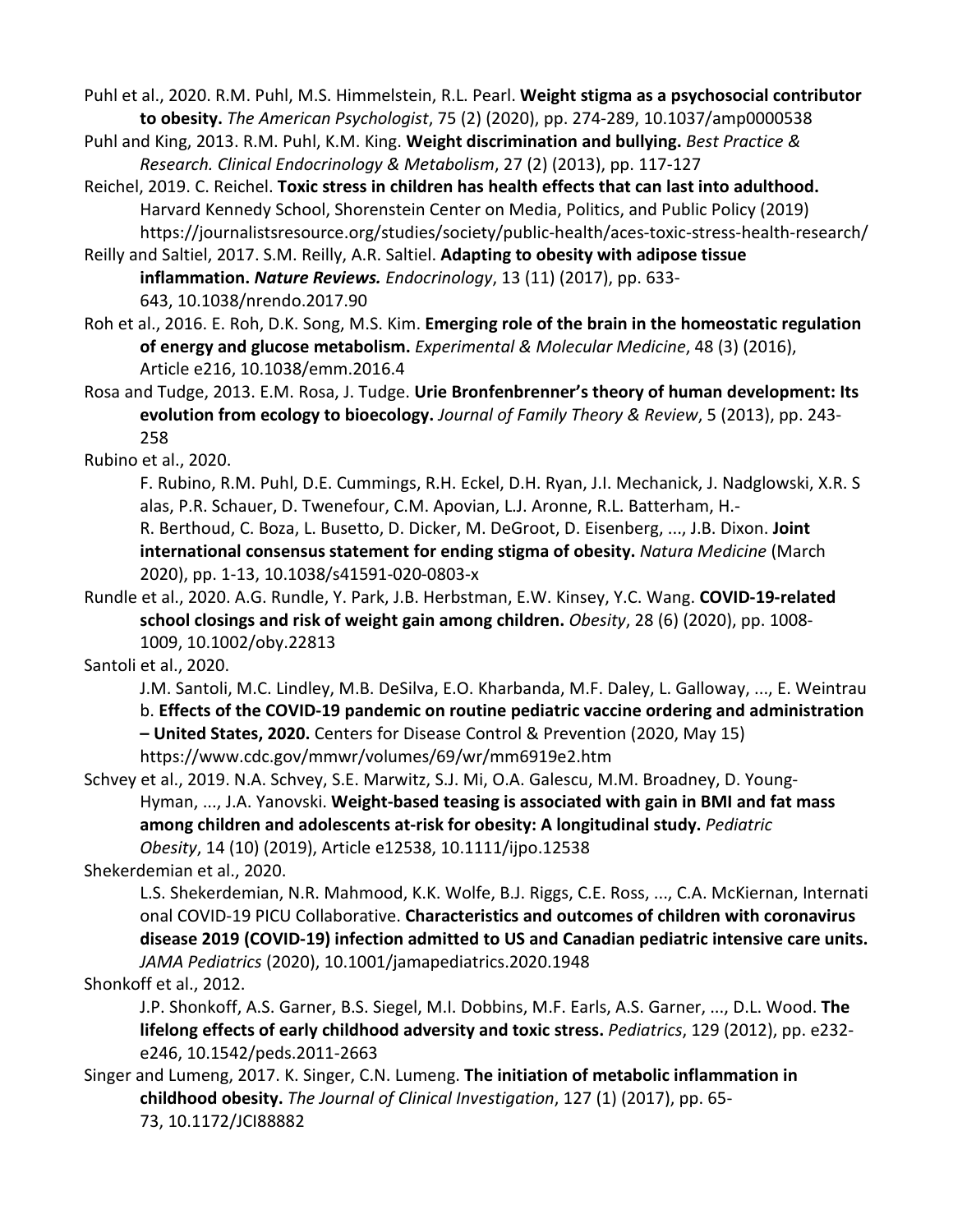Skinner et al., 2018. A.C. Skinner, S.N. Ravanbakht, J.A. Skelton, E.M. Perrin, S.C. Armstrong. **Prevalence of obesity and severe obesity in US children, 1999-2016.** *Pediatrics*, 142 (3) (2018), Article e20181916, 10.1542/peds.2018-1916

Small and Aplasca, 2016. L. Small, A. Aplasca. **Child obesity and mental health: A complex interaction.**  *Child and Adolescent Psychiatric Clinics of North America*, 25 (2) (2016), pp. 269- 282, 10.1016/j.chc.2015.11.008

Smith et al., 2020. J.D. Smith, E. Fu, M.A. Kobayashi. **Prevention and management of childhood obesity and its psychological and health comorbidities.** *Annual Review of Clinical Psychology*, 16 (2020), pp. 351-378, 10.1146/annurev-clinpsy-100219-060201

Sokol et al., 2017. R.L. Sokol, B. Qin, J.M. Poti. **Parenting styles and body mass index: A systematic review of prospective studies among children.** *Obesity Reviews*, 18 (3) (2017), pp. 281- 292, 10.1111/obr.12497

Spear et al., 2007.

B.A. Spear, S.E. Barlow, C. Ervin, D.S. Ludwig, B.E. Saelens, K.E. Schetzina, E.M. Taveras. **Recommendations for treatment of child and adolescent overweight and obesity.**  *Pediatrics*, 120 (Suppl. 4) (2007), pp. S254-S288, 10.1542/peds.2007-2329F

- Sprang and Silman, 2013. G. Sprang, M. Silman. **Posttraumatic stress disorder in parents and youth after health-related disasters.** Disaster Medicine and Public Health Preparedness, 7 (1) (2013), pp. 105-110, 10.1017/dmp.2013.22
- Sunday and Kabir, 2019. S. Sunday, Z. Kabir. **Impact of carers' smoking status on childhood obesity in the growing up in Ireland cohort study.** *International Journal of Environmental Research and Public Health*, 16 (15) (2019), p. 2759, 10.3390/ijerph16152759

Thaker et al., 2020.

V.V. Thaker, S.K. Osganian, S.D. deFerranti, K.R. Sonneville, J.K. Cheng, H.A. Feldman, T.K. Richm ond. **Psychosocial, behavioral and clinical correlates of children with overweight and obesity.**  *BMC Pediatrics*, 20 (1) (2020), p. 291, 10.1186/s12887-020-02145-2

The Guardian, 2020. The Guardian. **Lockdowns around the world bring rise in domestic violence.**  https://www.theguardian.com/society/2020/mar/28/lockdowns-world-rise-domesticviolence (2020)

The Ohio State University Extension, 2020. The Ohio State University Extension. **COCID-19 updates: a message from our 4-H leaders.** https://franklin.osu.edu/program-areas/4-h-youthdevelopment/club-advisor-resources/covid-19-updates (2020)

- Timper and Brüning, 2017. K. Timper, J.C. Brüning. **Hypothalamic circuits regulating appetite and energy homeostasis: Pathways to obesity.** *Disease Models & Mechanisms*, 10 (6) (2017), pp. 679-689, 10.1242/dmm.026609
- Today, 2020. Today. **Can kids attend camp this summer? What newly released guidelines say.**  https://www.today.com/parents/summer-camp-guidelines-released-amid-coronaviruspandemic-t181786 (2020, May 18)

Tomiyama et al., 2018.

A.J. Tomiyama, D. Carr, E.M. Granberg, B. Major, E. Robinson, A.R. Sutin, A. Brewis. **How and why weight stigma drives the obesity 'epidemic' and harms health.** *BMJ Medicine*, 16 (2018), p. 123, 10.1186/s12916-018-1116-5

U.S. Department of Health and Human Services, 2018. U.S. Department of Health and Human Services. **Physical activity guidelines for Americans.** (2nd ed.) (2018) https://health.gov/paguidelines/second-

edition/pdf/Physical Activity Guidelines 2nd edition.pdf